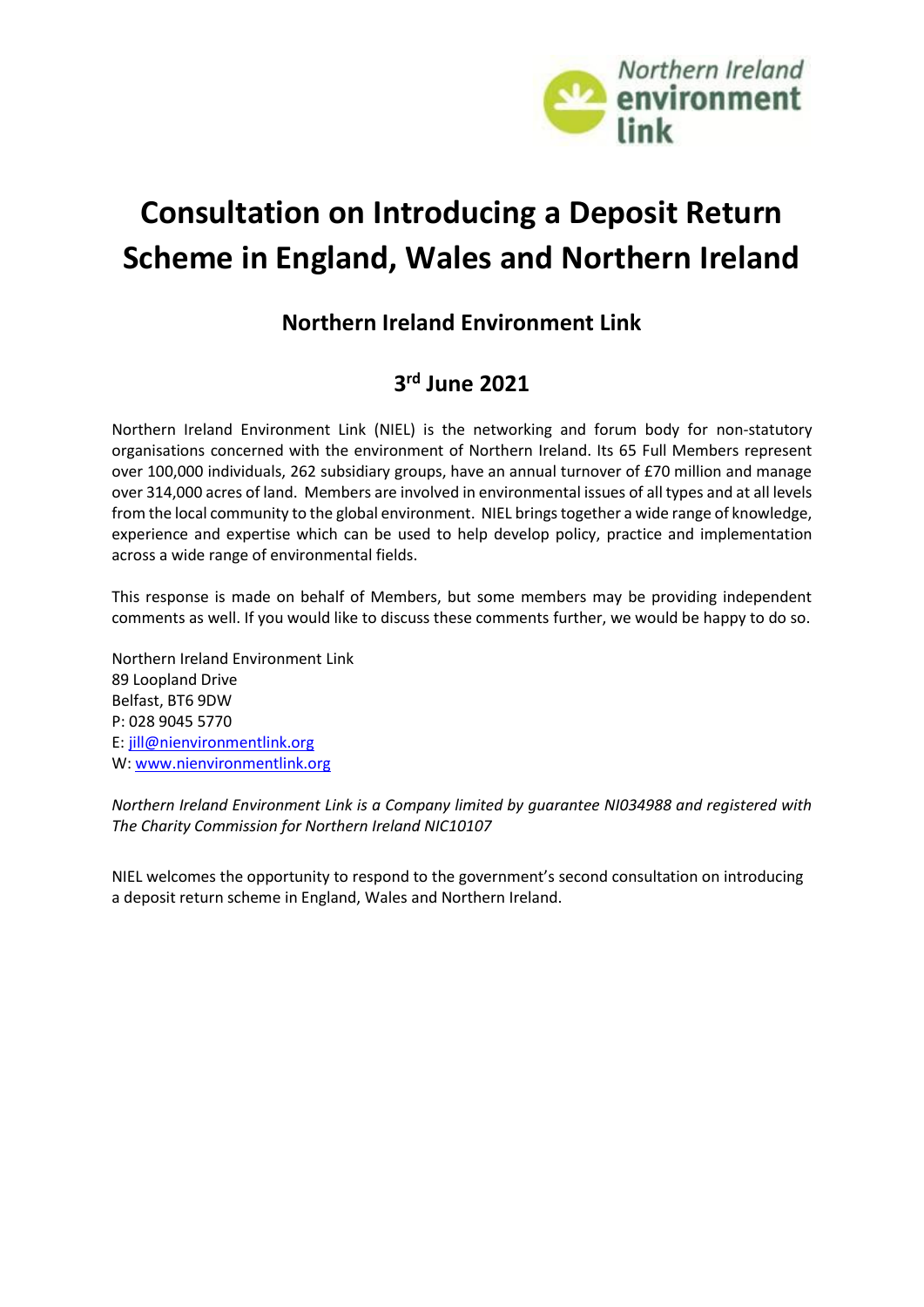

#### **Q1. What is your name?**

Jill Eagleson

#### **Q2. What is your email address?**

[jill@nienvironmentlink.org](mailto:jill@nienvironmentlink.org)

#### **Q3. Which best describes you?**

Non-Governmental Organisation

#### **Q4. If you are responding on behalf of an organisation, what is its name?**

Northern Ireland Environment Link

#### **Q5. Would you like your response to be confidential?**  No

#### **6. Given the context of the Covid-19 pandemic we are currently experiencing, do you support or oppose our proposals to implement a deposit return scheme for drinks containers in 2024?**

a.) Support

Please elaborate on your answer if you wish.

Given the context of the Covid-19 pandemic, we have seen to an even greater extent how human health is inextricably linked to environmental health<sup>1</sup>. The many benefits that the environment brings to health, wellbeing and economic prosperity must be fully recognised in all aspects of government policy and practice. We need a green and resilient recovery and welcome the progression of DRS implementation.

There must be no further delays to scheme implementation. More than eight billion drinks containers were wasted across the UK in 2019. 2 In Northern Ireland, there are 3.3 million items of litter on our coastline at any one time and a further 1.3 million on our streets.<sup>3</sup> With the pandemic leading to more people engaging with the outdoors<sup>4</sup>, the DRS will help protect those places by reducing litter and tackling the climate emergency. DRS is a key part of recovery from the Covid-19 pandemic and building back better.

However, a focus on recycling alone will not tackle the systemic problem of overconsumption of single-use packaging. This requires a clear focus on reduction and waste prevention to meet the UK's ambitious climate change targets.

The Waste Framework Directive requires that waste legislation and policy shall apply as a priority order the waste management hierarchy, where prevention is the top tier of that hierarchy. 'Prevention' refers to measures taken before a substance, material or product has

2 <https://committees.parliament.uk/oralevidence/1895/html/>

4 [http://www.outdoorrecreationni.com/wp-content/uploads/2020/05/Engaging-with-the-Outdoors-during-COVID-19-Lockdown-in-NI-](http://www.outdoorrecreationni.com/wp-content/uploads/2020/05/Engaging-with-the-Outdoors-during-COVID-19-Lockdown-in-NI-Report.pdf)[Report.pdf](http://www.outdoorrecreationni.com/wp-content/uploads/2020/05/Engaging-with-the-Outdoors-during-COVID-19-Lockdown-in-NI-Report.pdf)

<sup>&</sup>lt;sup>1</sup>[https://ipbes.net/sites/default/files/2020-12/IPBES%20Workshop%20on%20Biodiversity%20and%20Pandemics%20Report\\_0.pdf](https://ipbes.net/sites/default/files/2020-12/IPBES%20Workshop%20on%20Biodiversity%20and%20Pandemics%20Report_0.pdf)

<sup>3</sup> <https://keepnorthernirelandbeautiful.etinu.net/keepnorthernirelandbeautiful/documents/007974.pdf>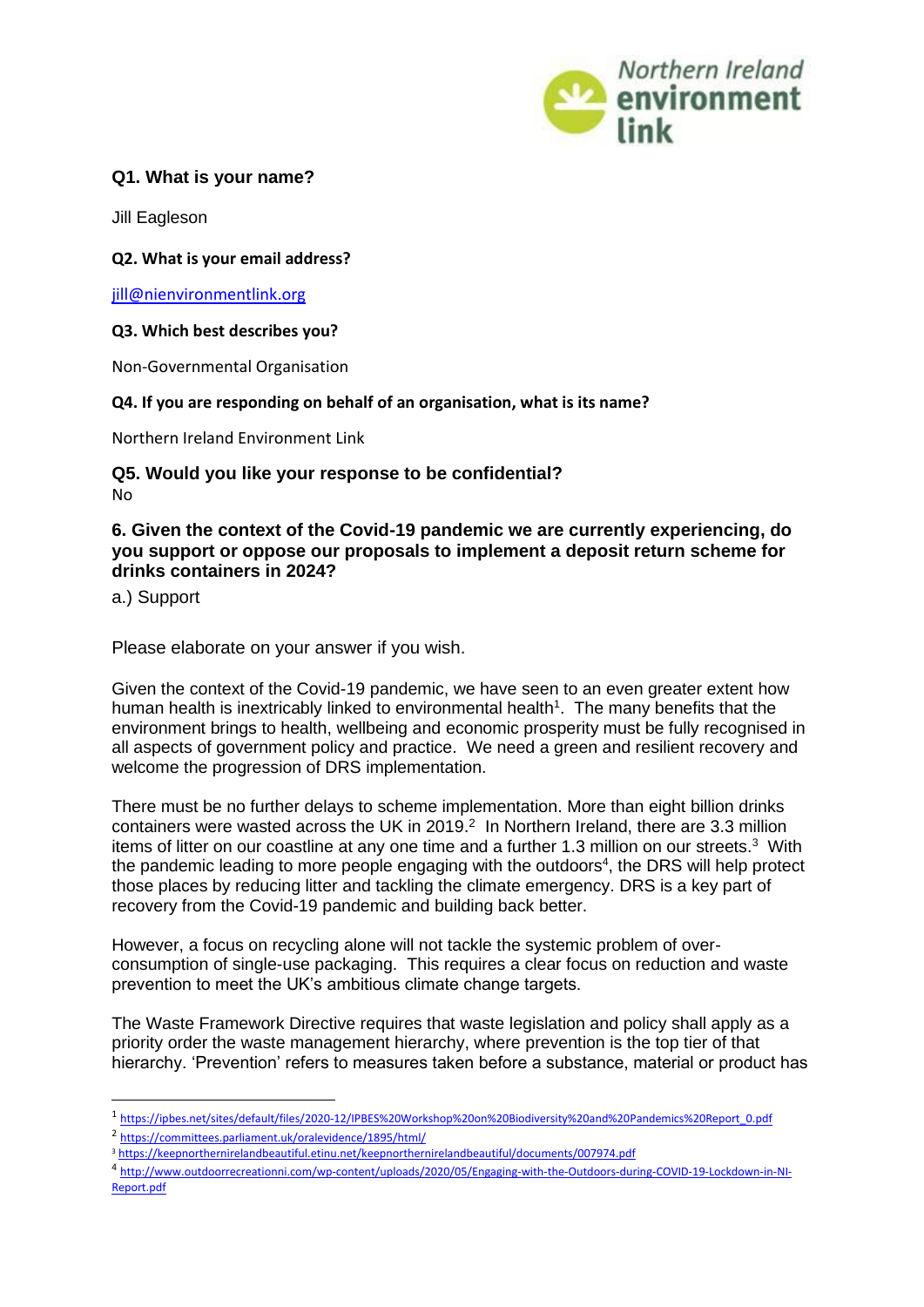

become waste. It forms the top tier of the waste hierarchy because it has the greatest potential to generate carbon savings as well as supporting job creation. While public awareness is high regarding the need for urgent climate action and to reduce single use plastics, there remain considerable barriers to prevention activities such as convenience, competition with cheap new products and a lack of investment or financial support. To become a truly Circular Economy, and realise important carbon savings, considerable effort toward and investment in prevention measures is required. Prevention measures should be prioritised in all policy actions and investment strategies including in the design and implementation of this DRS.

Highlighting prevention is necessary to combat any perception that the scheme is "a solution to the waste problem", and to avoid perverse incentives such as a greater willingness to purchase single use bottles given that they will be recycled or to recover the value afterwards. It would also help improve the recycling rate (by decreasing the volume placed on the market) and tackle unnecessary waste in the first place.

DRS design should embed the funding of prevention projects and infrastructure to support prevention. For example, Publicly Accessible Water Dispensers on a free to use model. Unredeemed deposits may be a long-term funding source for such investment. Prevention measures should be a priority and require upfront investment.

DRS design should embed funding of awareness raising about the importance of prevention and what practical measures that can be taken, as a priority ahead of recycling in line with the waste hierarchy. Initiatives like Causeway Coast and Glens Borough Council's free tap water scheme<sup>5</sup> and NI Water's Refillution<sup>6</sup> demonstrate how this can be delivered.

#### **7. Do you believe the introduction of a deposit return scheme will have an impact on your everyday life?**

b.) No, there will be no impact

Although we believe that Deposit Return will have a positive impact on people's lives, this consultation has no positive option available.

#### **8. Have your views towards implementation of a deposit return scheme been affected following the economic and social impacts of the Covid-19 pandemic?**

c) Yes – because of both economic and social impacts

Please elaborate on your answer if you wish.

As before, the impacts of the Covid-19 pandemic have shown to an even greater extent how human health is inextricably linked to environmental health. Meeting demand cannot be by the continued diminution of nature<sup>7</sup>. We need a green and resilient recovery. We welcome DRS implementation and its objectives to increase recycling rates, increase recycling quality,

<sup>5</sup> <https://cbcni.maps.arcgis.com/apps/MapJournal/index.html?appid=de529bd0ae5e41e3b1e52dcc0eecd0df>

<sup>6</sup> <https://www.niwater.com/refillution/>

<sup>7</sup> <https://www.gov.uk/government/publications/final-report-the-economics-of-biodiversity-the-dasgupta-review>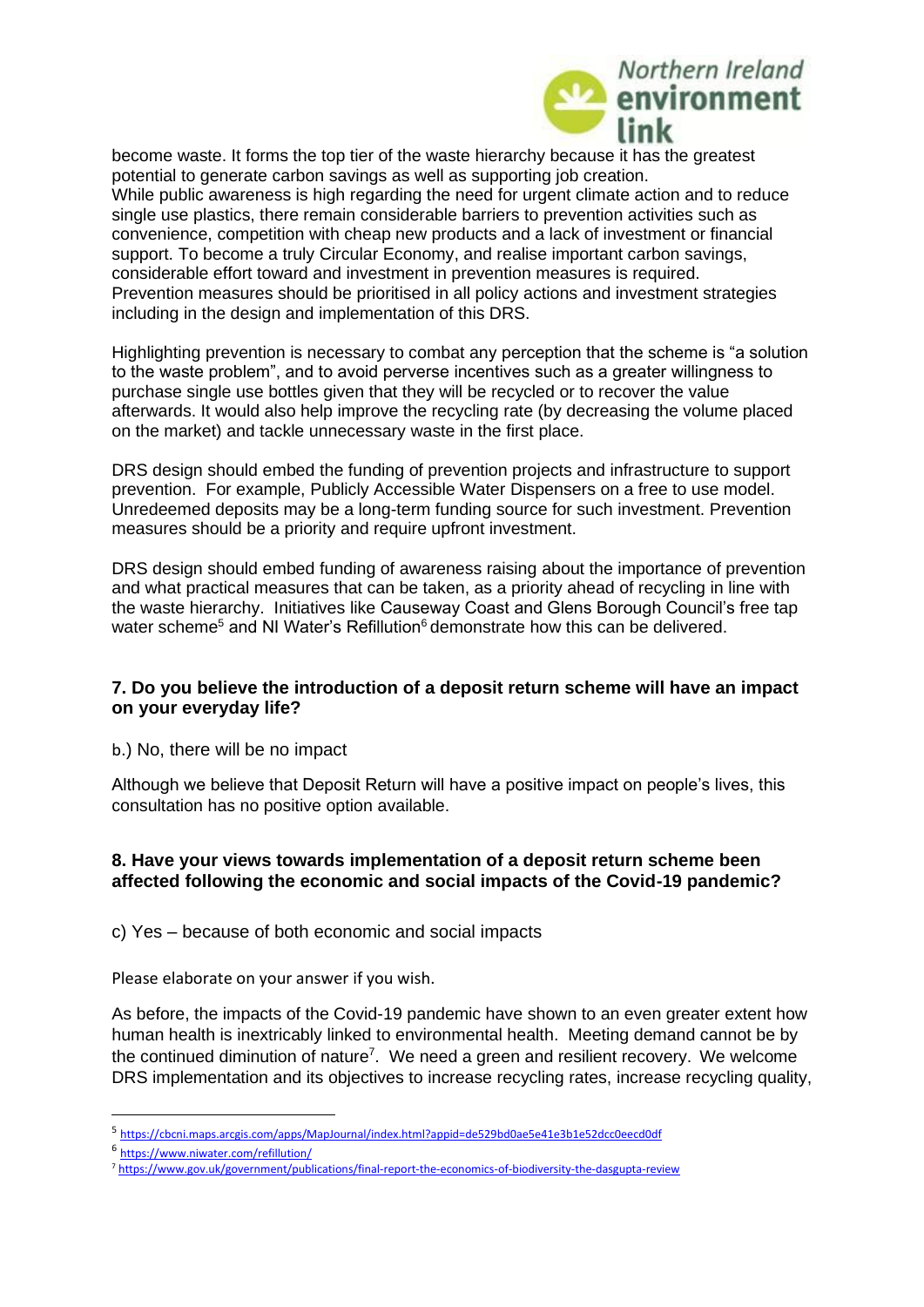

increase closed loop recycling and circularity, reduce littering and the associated wider benefits such as job creation and increased environmental awareness. Progressing a fully inclusive DRS scheme will send a strong message about a positive and more sustainable future.

### **Chapter 1: Scope of the deposit return scheme**

#### **9. Do you agree that the cap should be included as part of the deposit item in a deposit return scheme for:**

a) Plastic bottle caps on plastic bottles – yes

- b) Aluminium bottle caps on glass bottles yes
- c) Corks in glass bottles yes
- d) Foil on the top of a can / bottle or used to preserve some drinks yes

**Note: For questions 10, 12, 13, 14, 15 respondents should note that these questions are only applicable to the outstanding decision on the final scope of a deposit return scheme to be made in England and Northern Ireland, since the Welsh Government have already presented a preference for an all-in deposit return scheme.**

**10. Do you believe we have identified the correct pros and cons for the all-in and on-the-go schemes described above?** 

b.) No

Please elaborate on your answer.

We would question why Defra has reverted to a neutral position on an all-in vs on-the-go DRS compared to its response to the first consultation, which indicated a preference for the all-in scheme.

The 'On-the-go' term refers to a concept that does not reflect the reality that it is not possible to determine where drinks containers, regardless of size, will be consumed. The consultation acknowledges this, referencing research which found that people were more likely to consume drinks in all types of containers at home than away from home.

Regarding the limitation of size of in scope containers, we would add that system operators from other countries often explain how arbitrary size restrictions limit the impact, efficiencies and effectiveness of deposit systems and provide loopholes for producers. Producers may change the size of bottles and cans that they sell if only certain sizes are included in the system, as they have done in other countries. Also, excluding multipacks creates the risk of producers wrapping just two cans or bottles in plastic as a way to avoid being part of the system.

Furthermore, an intended aim of DRS is to reduce littering of drinks containers, so restricting the system does not make sense, particularly when litter picks, such as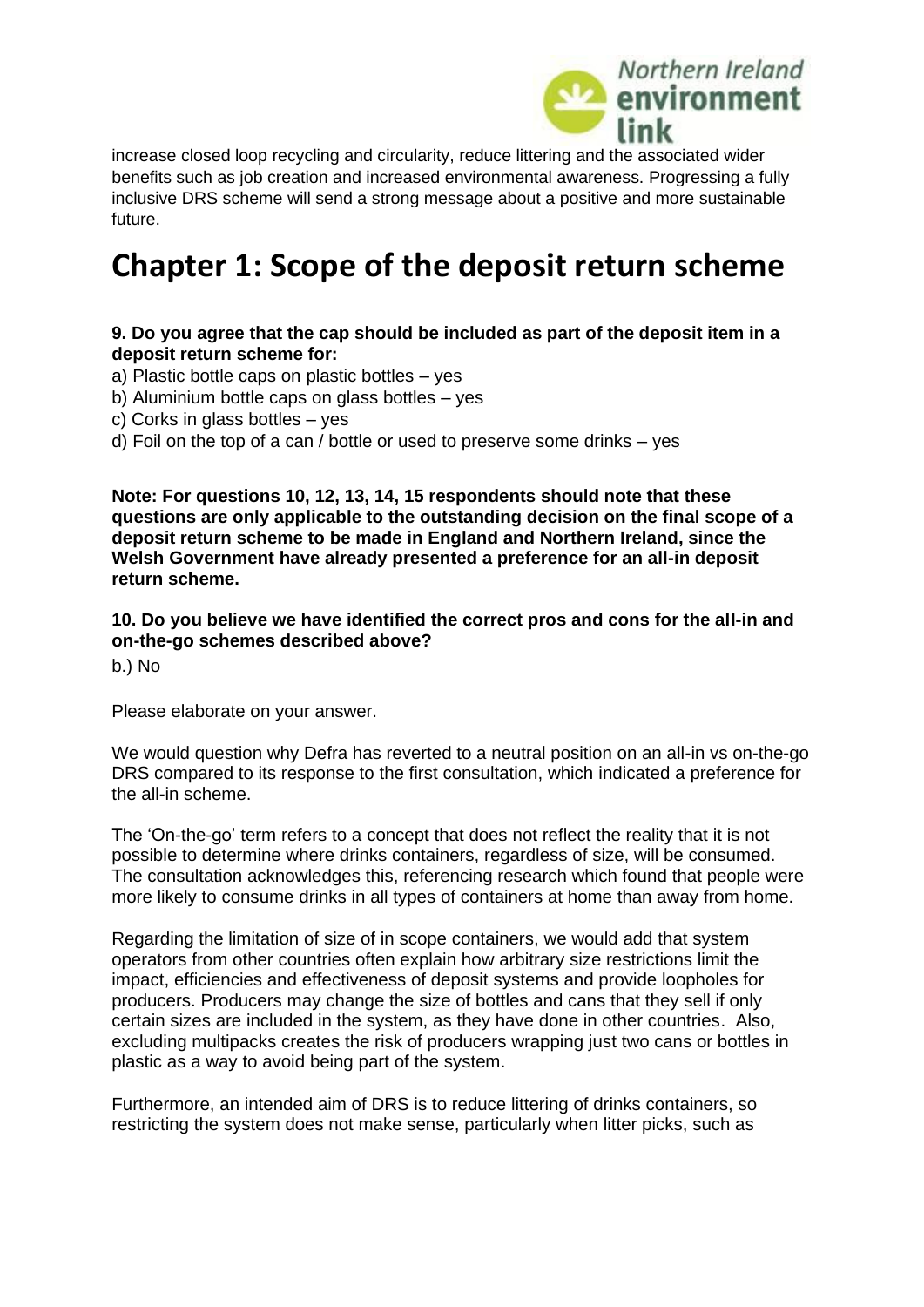

CPRE's Green Clean, repeatedly show that all sizes of drinks containers are found.<sup>8</sup> 58% of bottles found on UK beaches would be excluded from an 'on-the-go' DRS.<sup>9</sup>

**11. Do you foresee any issues if the final scope of a deposit return scheme in England and Northern Ireland does not match the all-in decision taken in Wales? E.g. an on-the-go scheme in England and an all-in scheme in Wales.**  a) Yes

Please elaborate on your answer.

As per the May 20th 2021 DAERA/CIWM webinar, 'A Northern Ireland perspective on EPR and DRS', differences between the schemes will led to uncertainty for consumers and for all players in the supply chain. The DRS schemes must be interoperable across the UK.

The Environmental Audit Committee, (EAC), is also calling for consistency across the four nations of the UK, to make it easier for consumers to understand and simpler for the drinks industry.

Furthermore, as raised by the Irish Beverage Council, which has an all-Ireland mandate, there must be an all-island solution for an all-island market. A successful and sustainable DRS system must be interoperable, complimentary and have compatible system(s) to protect the integrity of DRS and to ensure it delivers on its environmental objectives.

A successful DRS should avoid 'soft borders' to prevent cross-border arbitrage, eliminate anti-competitive behaviour and maximise consumer engagement.

#### **12. Having read the rationale for either an all-in or on-the-go scheme, which do you consider to be the best option for our deposit return scheme?**

a) All-in

Please elaborate on your answer.

We recommend that Defra pursues an all-in model for England and Northern Ireland, as indicated as its preference following the first consultation, following the lead set by Scotland and the preference shown by Wales. A well-designed all-in system will maximise the environmental benefits over an on-the-go scheme, collecting most highquality material for recycling, improving resource circularity, and reducing litter.

Given the strong arguments in favour of an all-in model put forward by Defra in response to the first DRS consultation and that no on-the-go deposit return schemes currently exist, it is not clear why an on-the-go model is still being considered.

An on-the-go DRS limits the scope of the scheme leading to consumer confusion, diminishing engagement, limits the amount of material captured for closed loop recycling

<sup>8</sup> <https://www.cpre.org.uk/news/a-comprehensive-deposit-return-scheme-is-vital/>

<sup>9</sup> <https://www.sas.org.uk/depositreturnscheme/>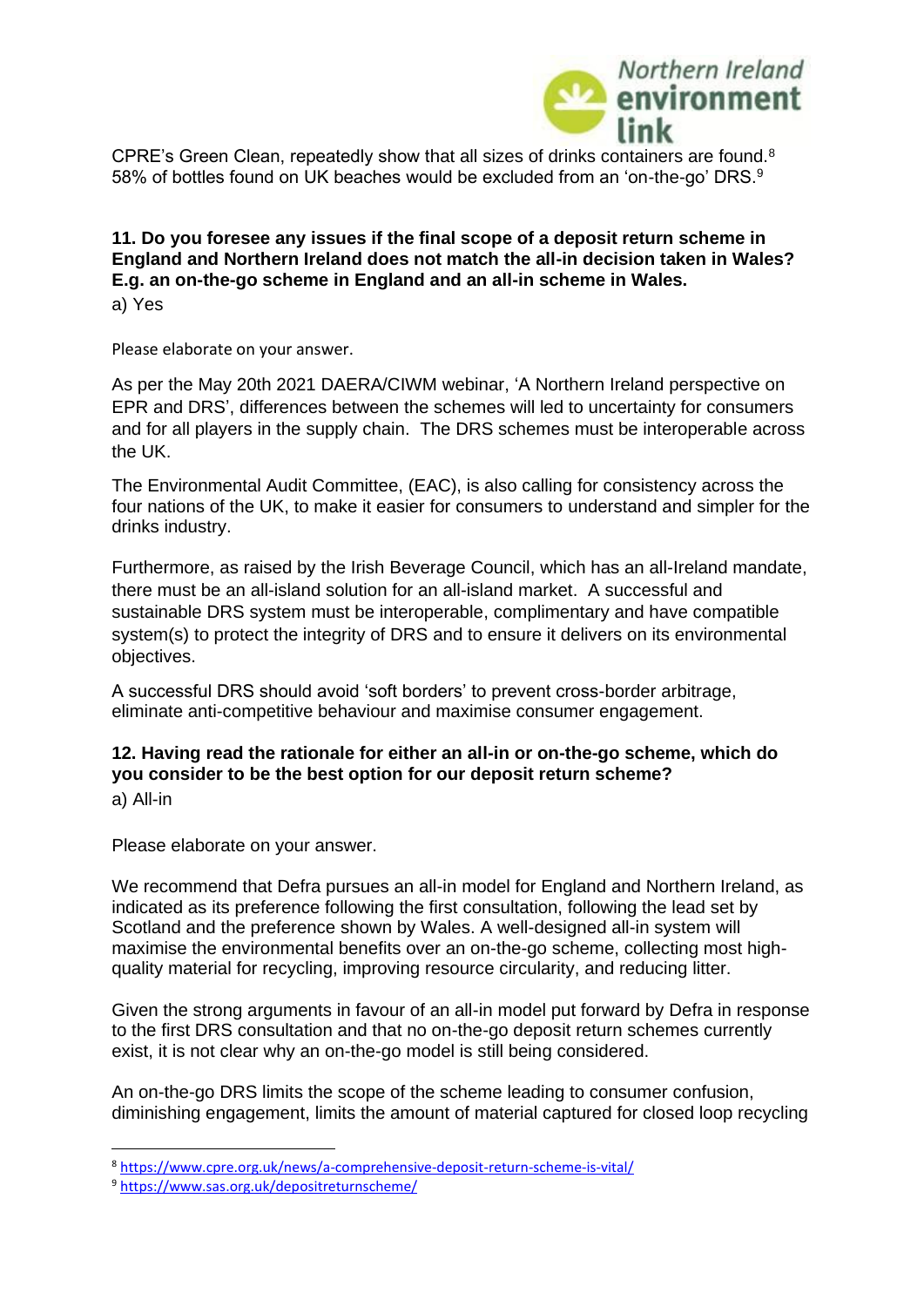

and limits the environmental benefits such as reducing emissions and stimulating a domestic circular economy. An on-the-go system would mean a reduction in tonnes of materials recycled to the highest quality and an associated reduction in the creation of secondary jobs<sup>10</sup>, as acknowledged by DEFRA's own analysis.

Differences between the schemes will led to uncertainty for consumers and for all players in the supply chain. DRS in England, Northern Ireland and Wales must be all-in to align with Scotland, to be interoperable across the UK and to fully deliver on DRS primary objectives.

The consultation states that an all-in DRS would 'provide a higher net benefit, leading to higher levels of recycling, increased litter reduction and greater carbon savings.' An allin DRS will result in a £5.8 billion per year boost to the economy and environment, and will support a system that does more to tackle the climate emergency.

#### **13. Given the impact Covid-19 has had on the economy, on businesses and consumers, and on everyday life, do you believe an on-the-go scheme would be less disruptive to consumers?**

b) No

Introducing DRS in England, Wales and Northern Ireland is still the right approach postcovid, but in order to achieve its primary objectives it must be an all-in scheme. The consultation also points out that no concerns have been raised by Public Health England, aside from pointing to the relevant guidance for retailers and other industries potentially operating DRS under covid-related restrictions.

The consultation states that it considers an on-the go-scheme to be 'conscious of not imposing further burdens on those consumers who may find it difficult to engage with a deposit return scheme, particularly when existing recycling infrastructure at home is already in place.'

A well-designed all-in DRS should not impose further burdens on consumers, with recognition within the consultation that many consumers will build in returns to their existing shopping/travel habits and that DRS continues to function well throughout the pandemic in other jurisdictions.

Also, an on-the-go DRS will allow only for drinks containers of 750ml in volume or greater to continue to be recycled through existing recycling infrastructure at home but will not remove the need for in scope drinks containers consumed at home to be returned to a DRS to redeem the deposits. The consultation acknowledges this, referencing research which found that people were more likely to consume drinks in all types of containers at home than away from home.

#### **14. Do you agree with our proposed definition of an on-the-go scheme (restricting the drinks containers in-scope to less than 750ml in size and excluding multipack containers)?**

b.) No

<sup>10</sup> [https://www.cpre.org.uk/wp-content/uploads/2019/11/from\\_waste\\_to\\_work.pdf](https://www.cpre.org.uk/wp-content/uploads/2019/11/from_waste_to_work.pdf)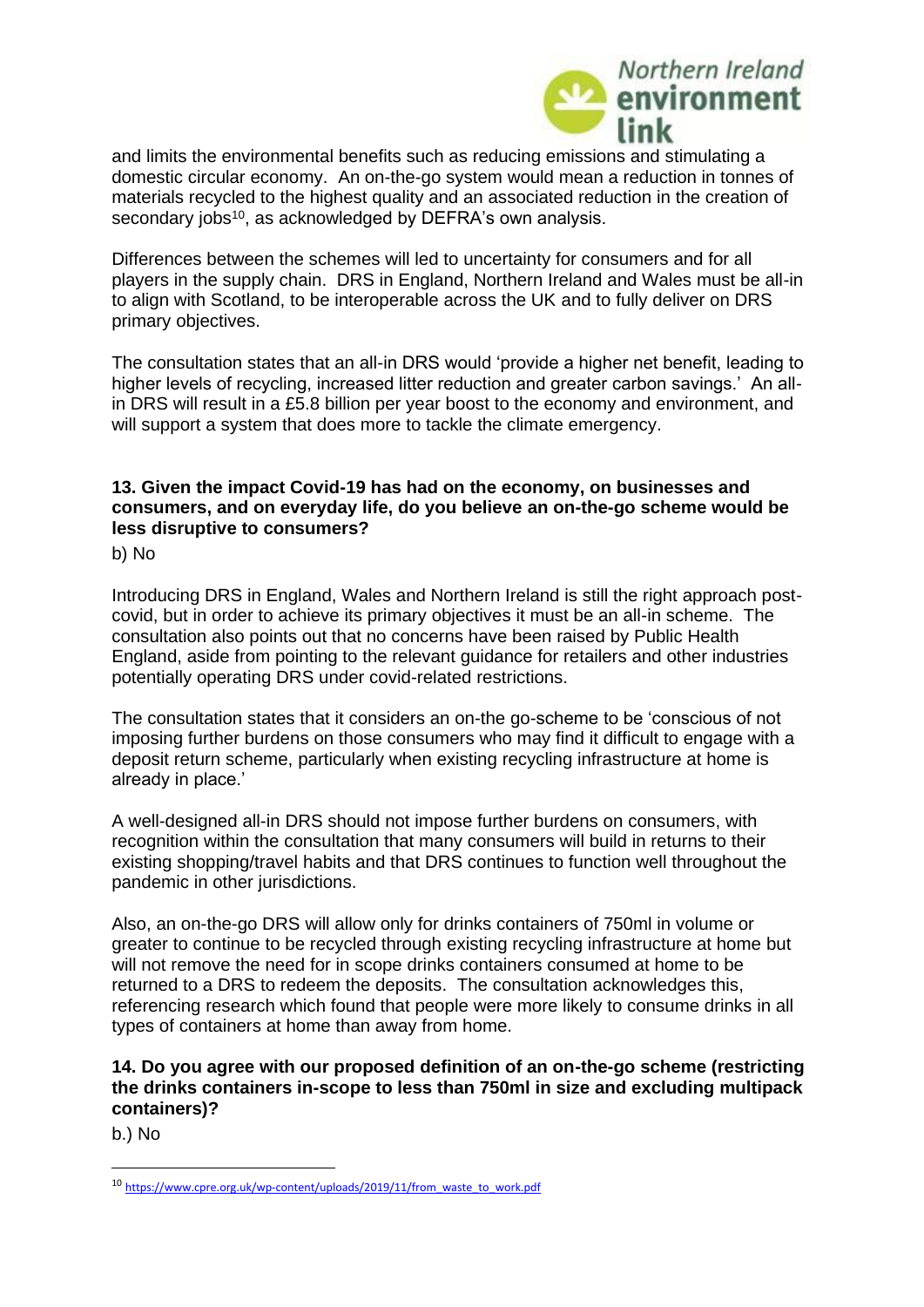

The 'On-the-go' term refers to a concept that does not reflect reality as it is not possible to determine where drinks containers, regardless of size, will be consumed. The consultation acknowledges this, referencing research which found that people were more likely to consume drinks in all types of containers at home than away from home.

Regarding the limitation of size of in scope containers, we would add that system operators from other countries often explain how arbitrary size restrictions limit the impact, efficiencies and effectiveness of deposit systems and provide loopholes for producers. Producers may change the size of bottles and cans that they sell if only certain sizes are included in the system, as they have done in other countries. Also, excluding multipacks creates the risk of producers wrapping just two cans or bottles in plastic as a way to avoid being part of the system.

Furthermore, an intended aim of DRS is to reduce littering of drinks containers, so restricting the system does not make sense, particularly when litter picks, such as CPRE's Green Clean, repeatedly show that all sizes of drinks containers are found.<sup>11</sup>

#### **15. Do you agree that the size of containers suggested to be included under an on-the-go scheme are more commonly consumed out of the home than in it?**  b) No

Whilst drinks containers less than 750ml in size are commonly consumed out of the home, the consultation references research which found that people were more likely to consume drinks in all types of containers at home than away from home. Again, litter picks, such as CPRE's Green Clean, repeatedly show that all sizes of drinks containers are found littering our countryside and that containers larger than 500ml in size account for more than one in four bottles that litter our countryside<sup>12</sup>.

#### **16. Please provide any information on the capability of reverse vending machines to compact glass?**

It is vital that a deposit return scheme includes glass. Arguments against including glass are unfounded. Broken glass around a reverse vending machine will be quickly and safely dealt with, whereas broken glass in parks or on beaches is a danger to people and wildlife. Glass is a high-energy material, meaning it is crucial to recycle. It is also easier to recycle than plastic.

The technology to collect and compact glass exists in schemes around the world, and it would not be a problem to adopt these technologies in the UK.

#### **17. Do you agree that the scope of a deposit return scheme should be based on container material rather than product?**  Yes

**18. Do you agree with the proposed list of materials to be included in scope?**  No

<sup>11</sup> <https://www.cpre.org.uk/news/a-comprehensive-deposit-return-scheme-is-vital/>

<sup>12</sup> <https://www.cpre.org.uk/news/a-comprehensive-deposit-return-scheme-is-vital/>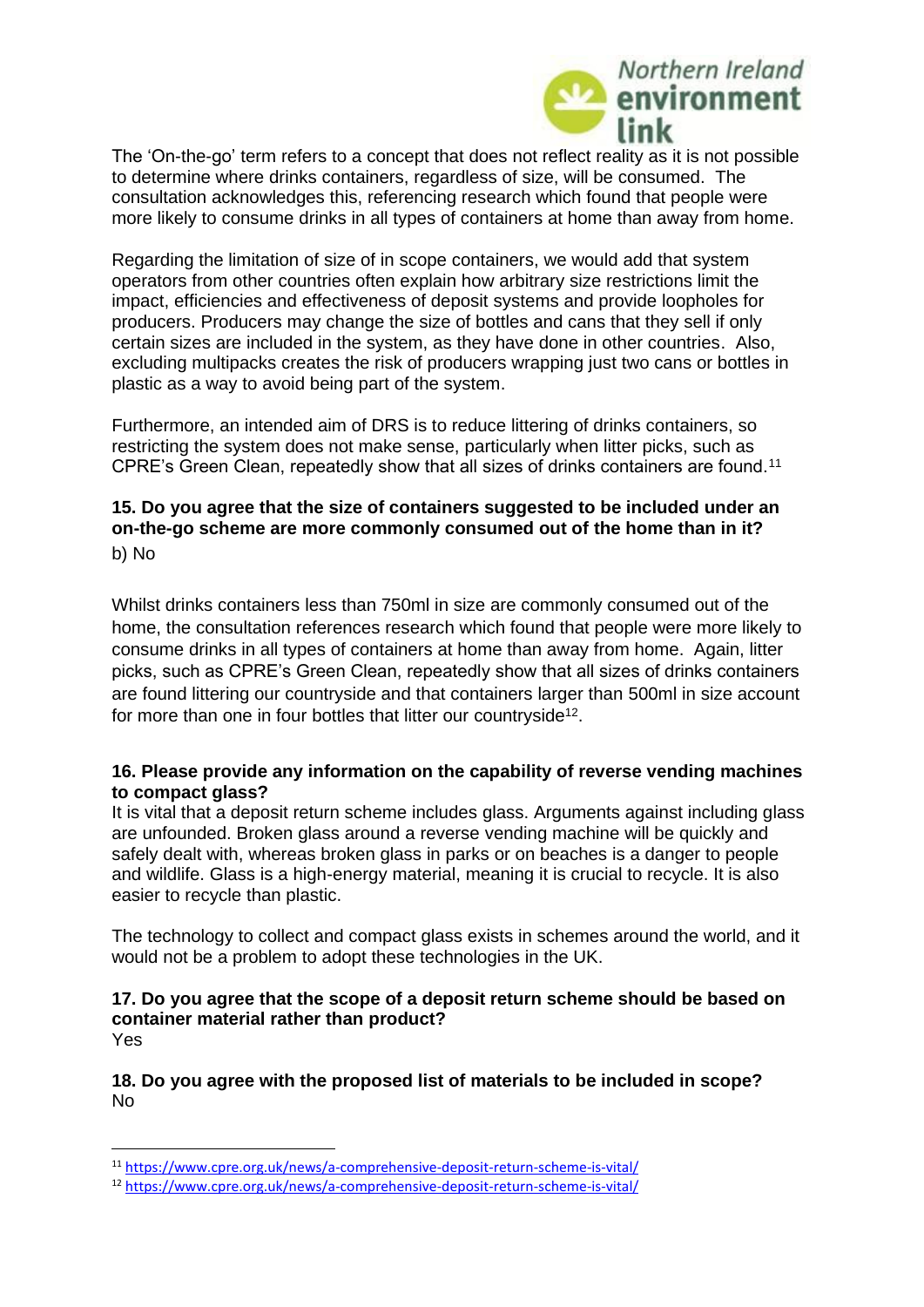

There are strong environmental arguments in favour of collecting cartons, with existing capacity within the UK for cartons to be properly recycled and repurposed. Failure to include cartons from the outset would result in greater costs if then added at a later stage.<sup>13</sup>

#### **19. Do you consider there will be any material switching as a result of the proposed scope?** Please provide evidence to support your response. Yes

The benefits of a wide material scope are maximising the amount of material collected to be recycled and associated litter reduction, preventing market distortion and the risk of associated environmental impacts from material switching, and making the system easy for consumers to use and understand. This shows the importance of including cartons in DRS scope to reduce the risk of material switching<sup>14</sup>.

## **Chapter 2: Targets**

#### **20. Which of the following approaches do you consider should be taken to phase in a 90% collection target over 3 years?**

d) 80% in year 1, 85% in year 2, 90% in year 3 and thereafter

#### **21. What collection rate do you consider should be achieved as a minimum for all materials after 3 years?**

c) 90% collection rate should be achieved for all materials

#### **22. Is it reasonable to assume that the same collection targets could be met with an on-the-go scheme as those proposed for an all-in scheme for in-scope materials?**

No

Please provide any evidence to support your answer

An on-the-go DRS limits the scope of the scheme leading to consumer confusion, diminishing engagement, limits the amount of material captured for closed loop recycling and limits the environmental benefits such as reducing emissions and stimulating a domestic circular economy. An on-the-go system would mean a reduction in tonnes of materials recycled to the highest quality and an associated reduction in the creation of secondary jobs<sup>15</sup>, as acknowledged by DEFRA's own analysis.

<sup>13</sup> <https://www.circularonline.co.uk/news/deposit-return-scheme-should-be-consistent-across-uk-eac/>

<sup>14</sup> <https://committees.parliament.uk/oralevidence/1895/html/>

<sup>15</sup> [https://www.cpre.org.uk/wp-content/uploads/2019/11/from\\_waste\\_to\\_work.pdf](https://www.cpre.org.uk/wp-content/uploads/2019/11/from_waste_to_work.pdf)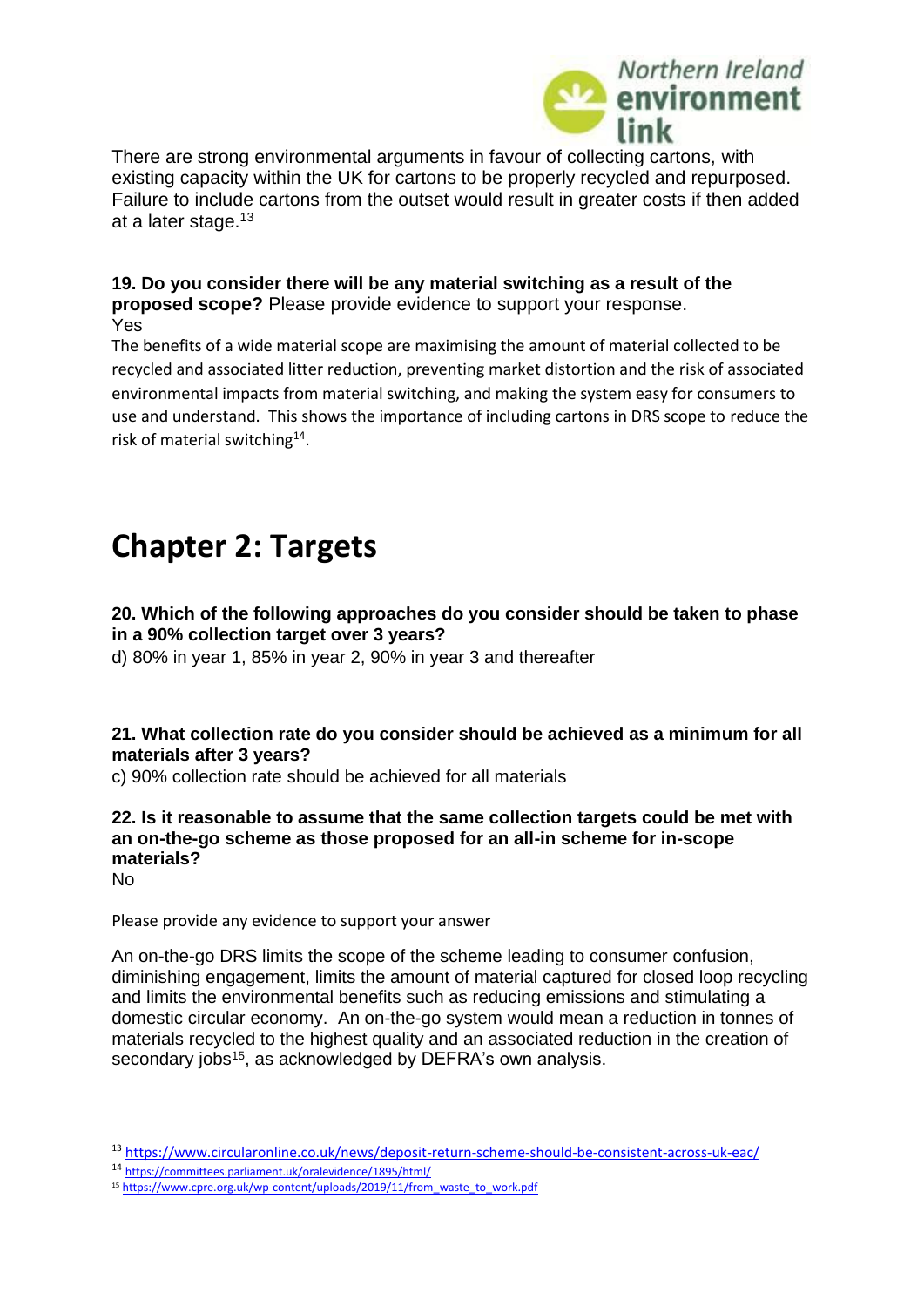

Differences between the schemes will led to uncertainty for consumers and for all players in the supply chain. DRS in England, Northern Ireland and Wales must be all-in to align with Scotland, to be interoperable across the UK and to fully deliver on DRS primary objectives.

The consultation states that an all-in DRS would 'provide a higher net benefit, leading to higher levels of recycling, increased litter reduction and greater carbon savings.' An allin DRS will result in a £5.8 billion per year boost to the economy and environment, and will support a system that does more to tackle the climate emergency.

#### **23. Who should report on the volumes of deposit return scheme material placed on the market in each part of the United Kingdom (England, Wales and Northern Ireland) for the proposed deposit return scheme, and what would be the implications of these obligations?**

a) The producer/importer

#### **What would be the implications of obligations to report on volumes of deposit return scheme material for producers/ importers and retailers? Please provide evidence to support your answer.**

There will be implications of reporting but this is a vital and necessary measure for producers/importers and retailers to take. There is no hope of creating a circular economy or curbing the use of resources and waste without reporting on volumes of packaging placed on the market. We urge the Government to keep this in mind when reviewing the implications that businesses may raise.

#### **24. What evidence will be required to ensure that all material collected is passed to a reprocessor for the purpose of calculating the rate of recycling of deposit return scheme material?**

We would like to see concrete proposals to ensure the majority of these valuable materials are recycled within the UK. The deposit system will deliver a reliable high volume, high quality flow of materials, which in turn should attract investment in improved and additional recycling facilities across each home nation.

Accurate data recording and evidence that containers have been recycled is essential to preventing fraud and ensuring the primary objectives of the scheme are being fully delivered. All reporting and data should be available for public scrutiny and should be independently audited. At present, Northern Ireland does not have an independent Environmental Protection Agency (EPA) unlike other parts of the UK. NI has also experienced particular challenges around environmental governance and regulation. The challenges are typified by the uncovering of extensive Illegal landfilling and criminal waste disposal practices.

NI urgently requires an independent EPA to ensure effective environmental governance, and given their distinct but complementary remits, functions and enforcement powers, NI requires an independent EPA as well as the Office of Environmental Protection (OEP).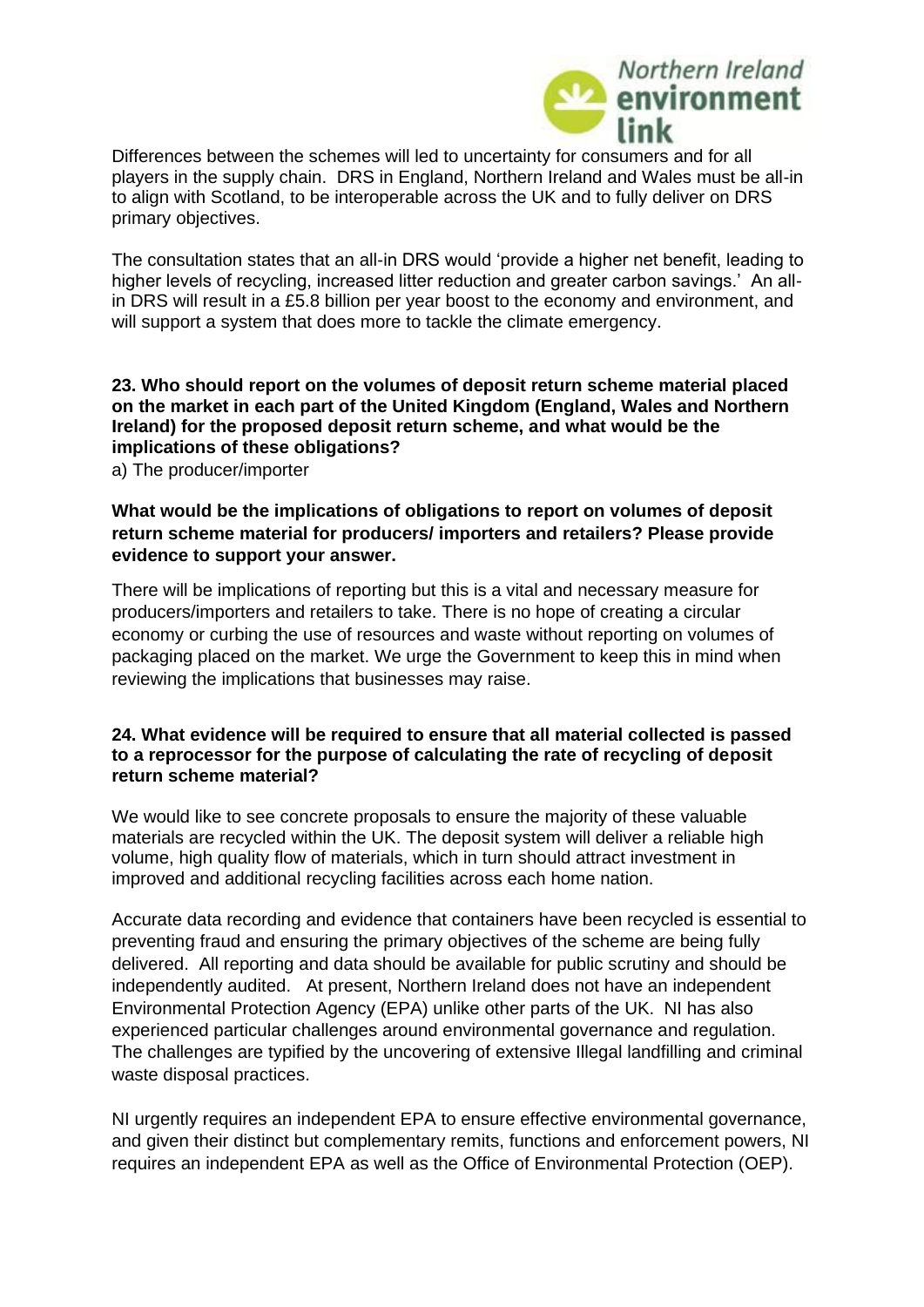

In the meantime, this function should fall within the remit of the NIEA.

# **Chapter 3: Scheme governance**

#### **25. What length of contract do you think would be most appropriate for the successful bidder to operate as the Deposit Management Organisation?**

a) 3-5 years b)  $5 - 7$  years c)  $7 - 10$  years

d) 10 years  $+$ 

We have no strong preference but feel that the length of contract should be no less than 5 years to allow for stability and accountability.

#### **26. Do you agree that the above issues should be covered by the tender process?**  Yes

#### **Please list any further issues you believe should be covered as part of the tender process.**

Regarding composition of the DMO, this should also include representation from relevant NGOs and charitable organisations to input expertise and ensure that the social, environmental and community benefits of the scheme are being realised, assisting with meeting the schemes primary objectives and secondary benefits.

The role of the DMO listed includes: 'i. Run communications campaigns to aid consumer and retailer understanding of the deposit return scheme'. In addition to this, in line with our response to Question 6, the DMO should also run communications campaigns to aid consumer and retailer understanding of prevention as the best environmental option, and what practical measures that can be taken, in line with the waste hierarchy.

Again, in line with our response to Question 6, the role of the DMO should also include being responsible for the funding of prevention projects and infrastructure to support prevention through the DRS. In addition to the issues listed to be covered by the tender process, the requirement to fund prevention projects and infrastructure and to promote prevention should also be included.

### **27. Do you agree that the above issues should be monitored as Key Performance Indicators ?**

Yes

#### **Please list any further issues you believe should be covered by Key Performance Indicators .**

In line with our response to Question 6, the DMO should also run communications campaigns to aid consumer and retailer understanding of prevention as the best environmental option, and what practical measures that can be taken, in line with the waste hierarchy. The role of the DMO should also include being responsible for the funding of prevention projects and infrastructure to support prevention.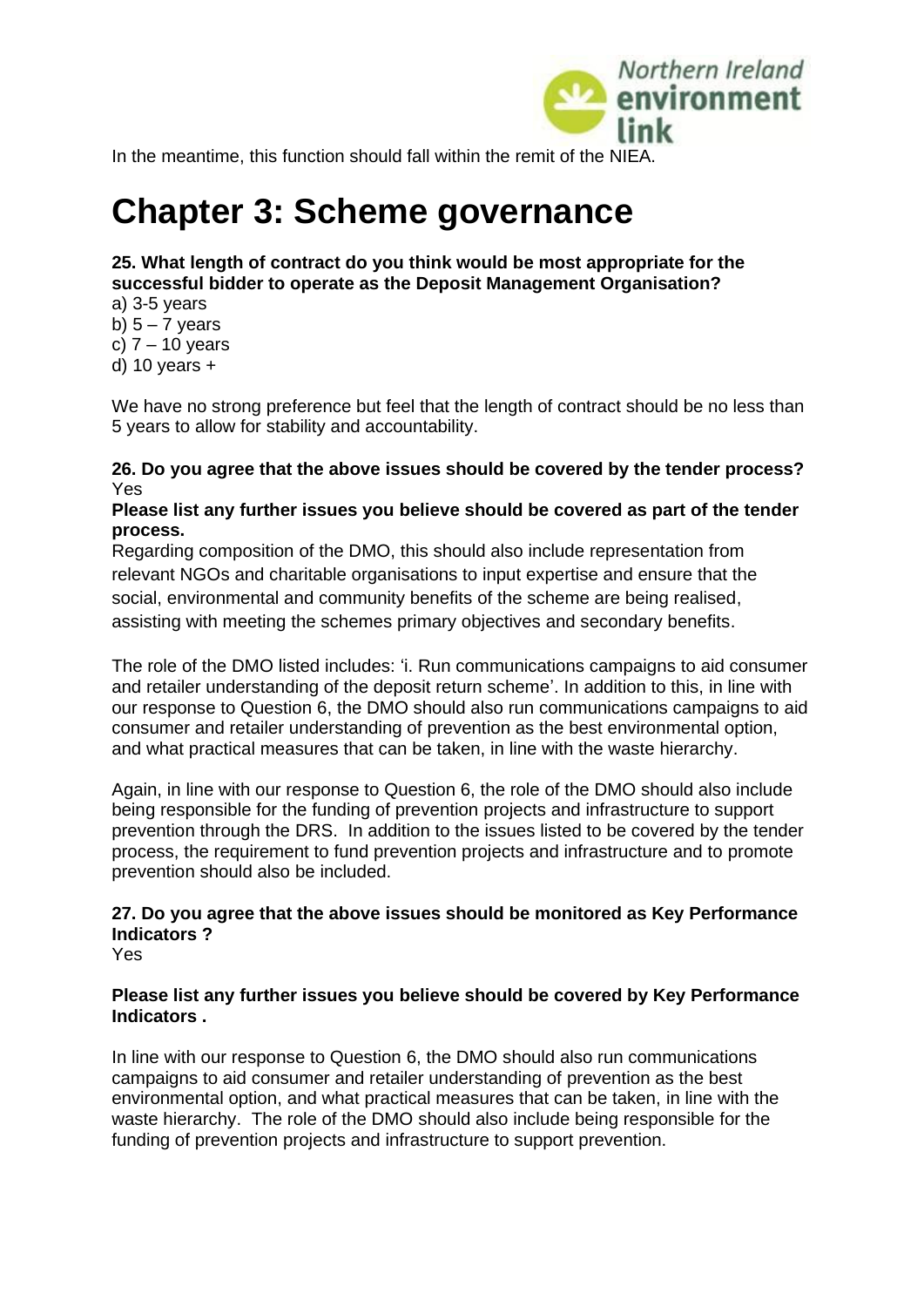

To ensure that the nations of the UK introduce world-class deposit systems there are a number of other considerations that the Government could measure the DMO against:

- The procurement process for any services needed by the DMO, such as logistics companies, should give preference to those companies that can demonstrate that they are working towards or have already achieved carbon neutral status
- Any new infrastructure required for the deposit system, outside of retail outlets, should be built on brownfield land, to reduce the environmental impact of the system
- Backhauling should be a key component of the deposit system, to ensure greenhouse gas emissions related to transport are minimised
- Alternative energy sources should be used wherever possible, such as solar panels.

**28. Do you agree that Government should design, develop and own the digital infrastructure required to register, and receive evidence on containers placed on the market on behalf of the Deposit Management Organisation and regulators?**  Yes

Please elaborate on your answer

This is important for accessibility, transparency, accountability and stability throughout the duration of the DRS.

**29. Government will need to understand the needs of users to build digital services for deposit return scheme. Would you like your contact details to be added to a user panel for deposit return scheme so that we can invite you to participate in user research (e.g. surveys, workshops interviews) or to test digital services as they are designed and built?** 

Yes / No

## **Chapter 4: Financial flows**

#### **30. What is an appropriate measure of small producers for the purposes of determining the payment of registration fees?**

- Taxable Turnover
- Drinks containers placed on the market Yes
- Any other

#### **31. Is a high level of unredeemed deposits funding the scheme problematic?**  Yes

Please explain your answer.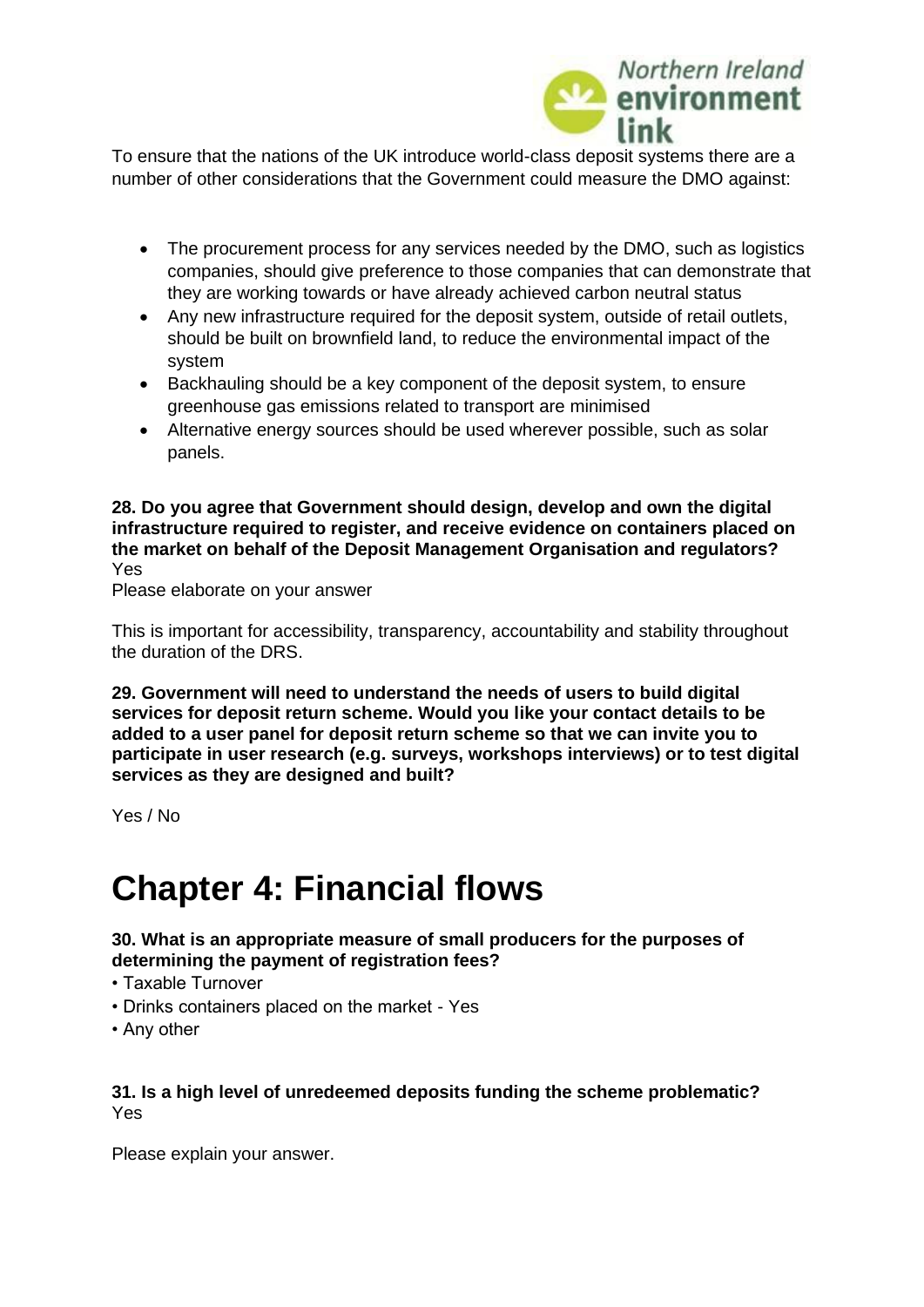

A high level of unredeemed deposits represents a failure of the DRS with resultant failure to meet its objectives to increase recycling rates, increase recycling quality, increase closed loop recycling and circularity, reduce littering and the associated wider benefits such as job creation and increased environmental awareness

#### **32. Which option to treatment of unredeemed deposits do you support?**  Option 2

Option 2 reduces the risk of the creation of a perverse incentive whereby the DMO gains more revenue from unredeemed deposits whilst the scheme fails to meet its collection targets as a result of lower return rates. Option 2 would ensure that no matter what the collection rate is, producers would have to contribute to a set proportion of the costs of running the scheme.

Within Option 2, the consultation states that 'We ask a question in the tender process regarding the utilisation of any excess funds so that that contract management team within Defra can hold the Deposit Management Organisation to account should there be funds that go above and beyond the required annual spend to meet the targets.' The DMO should also run communications campaigns to aid consumer and retailer understanding of prevention as the best environmental option, and what practical measures that can be taken, in line with the waste hierarchy. The role of the DMO should also include being responsible for the funding of prevention projects and infrastructure to support prevention.

#### **33. With option 2, do you foresee any unintended consequences of setting a minimum percentage of the net costs of the deposit return scheme that must be met through the producer fee?**

**34. If a floor is set do you consider that this should be set at:** 

a) 25% of net costs b) 33% of net costs c) 50% of net costs d) Other

Please provide any evidence to support your response.

#### **35. Do you agree that any excess funds should be reinvested in the scheme or spent on other environmental causes?**

Other environmental causes.

#### **36. What should be the minimum deposit level set in legislation?**

c.) 20p

This is in line with the deposit set for DRS in Scotland.

#### **37. Do you agree that there should be a maximum deposit level set in legislation?**  No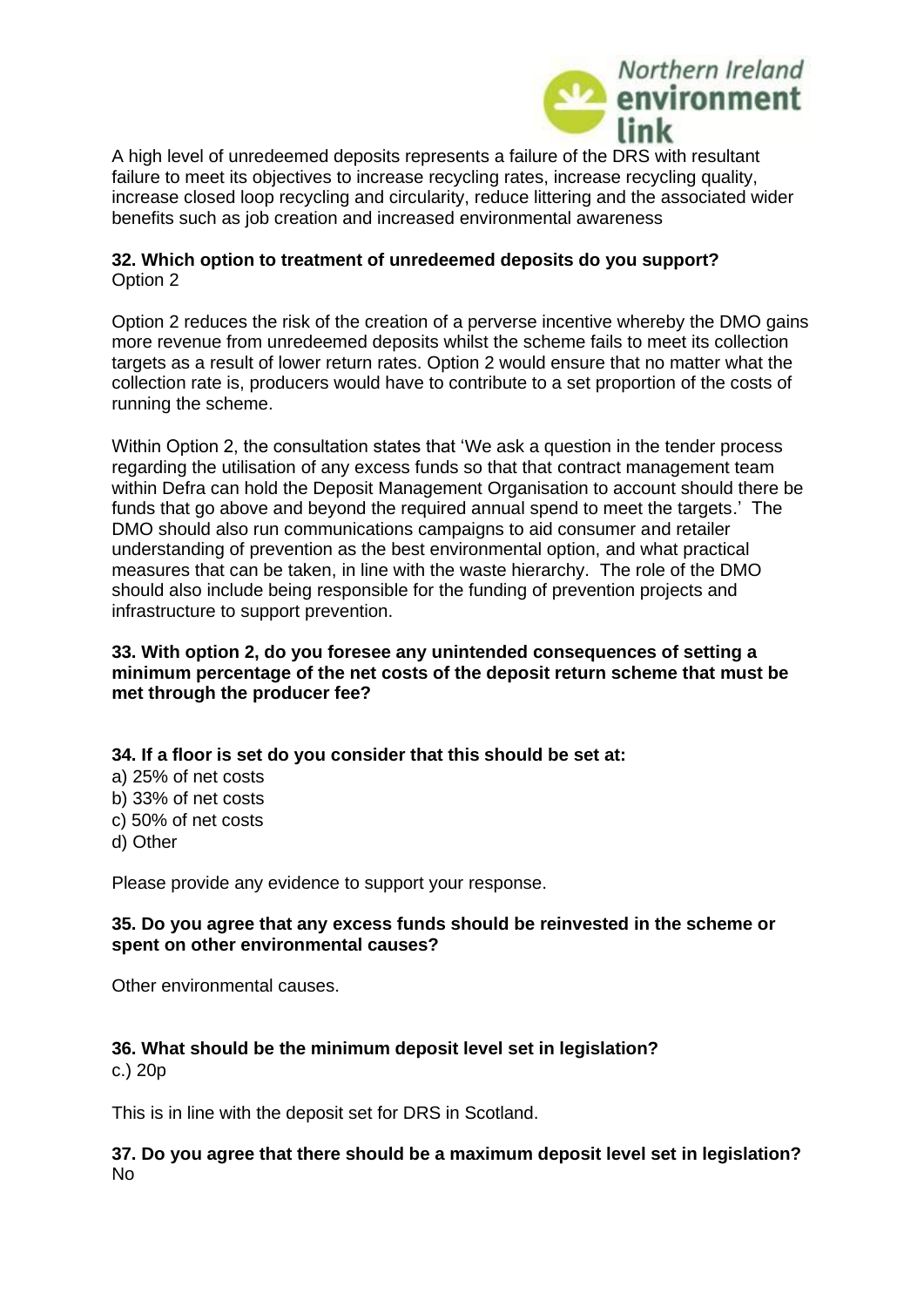

A maximum deposit level should not be set in legislation. Deposit levels must be significant enough to incentivise return but proportionate to retail cost. Flexibility should be at the core of a successful deposit return scheme. Responsibility to devise and set deposits should lie with the DMO.

#### **38. Recognising the potentially significant deposit costs consumers could pay on a multipack purchase, how best can we minimise the impact of the scheme on consumers buying multipacks?**

As put forward by the EAC, there may not be one specific solution. The Deposit Management Organisation (DMO) should be given the ability to adjust the fee structure (which could be based on any available evidence on impacts on multipacks from international schemes) to both minimise impacts from the outset, and counteract undesired consumer responses as they arise.<sup>16</sup>

#### **39. Do you agree with our approach to letting the Deposit Management Organisation decide on whether to adopt a fixed or variable deposit level, particularly with regards to multipacks?**

No.

This is a poorly worded question. Yes, the DMO must be given flexibility to set deposit levels as this is crucial for a successful DRS. However, deposit levels must be variable based on the size of the container. A variable deposit level helps to maximise scheme performance by maximising consumer engagement and ensuring inclusivity, while minimising the risk of unintended economic and environmental consequences.

A variable rate deposit level is the foundation of a well-designed DRS, as it allows individuals to manage their own consumption, without incentivising the purchase of larger containers in the interest of saving money. In relation to multipacks, a variable deposit level will help to reduce the risk of shifting people away from infinitely recyclable aluminium cans into large format plastic bottles, resulting in significantly more plastic bottles on the shelf than at present.

New research released disproves the claim that a variable rate DRS would be too complex for consumers. The YouGov insight suggests that 85% of people in the UK consider a variable system easy to understand and support higher deposits for larger containers<sup>17</sup>.

# **Chapter 5: Return points**

**40. Do you agree that all retailers selling in-scope drinks containers should be obligated to host a return point, whether it is an all-in or on-the-go deposit return scheme?** 

Please provide any evidence to further explain your answer.

<sup>16</sup> <https://committees.parliament.uk/publications/5968/documents/67668/default/>

<sup>17</sup> <https://metalpackager.com/2021/03/deposit-return-schemes-alupro/>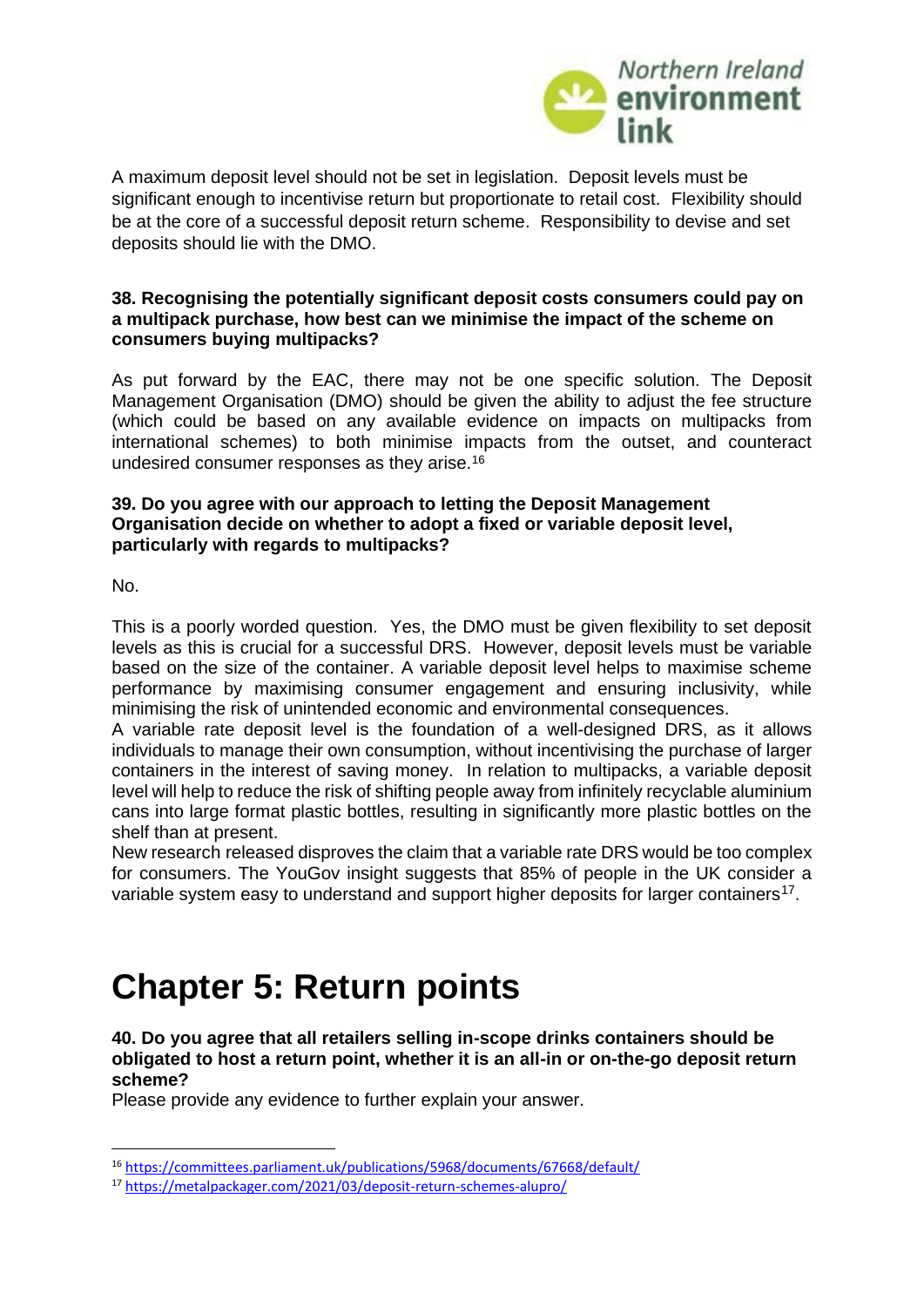

Yes. It must be as easy to return an item as it is to purchase it. However, there should be scope for exemptions granted by the DMO in certain circumstances, e.g., if it is physically impossible to operate a return point without compromising other legislations, including health and safety or food standards. This must be counteracted by the DMO undertaking strategic mapping of return point distribution to make most efficient use of these expensive resources balanced against consumer convenience.

**41. Given the proposed extensive distribution and availability of return points for consumers to return bottles to, do you think customers would be likely to experience delays / inconveniences in returning drinks containers? If so, how long or how frequently would such delays be likely to arise for?** 

No.

**42. Do you have a preference, based on the 3 options described above, on what the schemes approach to online takeback obligations should be?** We welcome views from stakeholders on who this obligation should apply to, including if there should be an exception for smaller retailers or low volume sales. **Please explain your answer.** 

Option 1.

Both physical and online retailers should be obligated as part of a well-designed DRS. This maximises convenience and choice for consumers by allowing for people's different preferences around how and where they shop. This also provides a large number of return points and ensures a level playing field for retailers. It is also important for accessibility that online retailers are obliged to accept returns.

#### **43. Do you agree with the proposed criteria for the calculation of the handling fee?**

**Yes** 

#### **Would you propose any additional criteria are included for the calculation of the handling fee?**

We support both HORECA and retailers being given a handling fee, calculated on the same basis.

#### **44. Please tick which exemptions you agree should be included under the scheme:**

- Close proximity Yes
- Breach of safety Yes

Any further comments you wish to make

There should be scope for exemptions granted by the DMO in certain circumstances, e.g. if it is physically impossible to operate a return point without compromising other legislations, including health and safety or food standards. This must be counteracted by the DMO undertaking strategic mapping of return point distribution to make most efficient use of these expensive resources balanced against consumer convenience.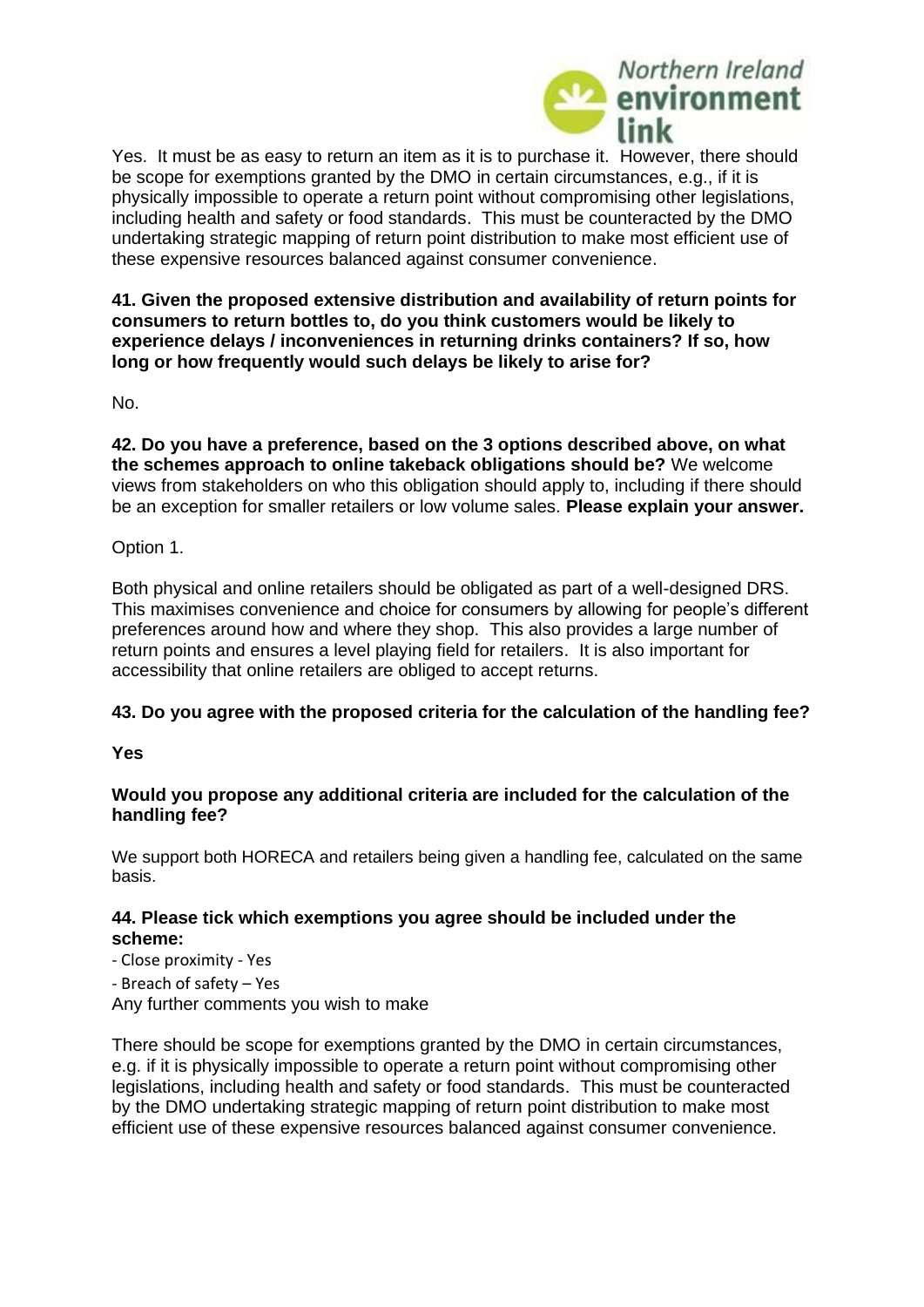

**45. Please can you provide any evidence on how many small and micro sized retail businesses we might likely expect to apply for an exemption to hosting a return point, on the grounds of either close proximity to another return point or on the compromise of safety considerations?** 

**46. Do you think obligations should be placed on retailers exempted from hosting a return point to display specific information informing consumers of their exemption?** 

**If yes, please tick what information retailers should be required to display:** 

a.) Signage to demonstrate they don't host a return point; Yes

b.) Signage to signpost consumers to the nearest return point; Yes

c.) Anything else?

**47. Do you agree with our rationale for not requiring retailers exempted on the basis of a breach of safety not to be required to signpost to another retailer? Yes**

**Please explain your answer.**

**48. How long do you think exemptions should be granted for until a review date is required to ensure the exemption is still required?**  a.) 1 year

#### **49. Do you think the scheme could benefit from technological solutions being incorporated as a method of return, alongside reverse vending machines and manual return points?**

**Yes**

We recognise that a digital element could contribute to world-leading DRS across the UK, potentially building on existing kerbside infrastructure and allowing for flexibility in the scheme in the future. We welcome the steps taken to run pilot schemes across the UK, and look forward to seeing the results of these, and especially await dissemination of the findings from the 'proof of concept' trial carried out in Whitehead<sup>18</sup>. However, we would strongly discourage the prospect of a digital DRS delaying DRS implementation, and instead recommend that flexibility is given to the DMO to be able to adopt new technologies such as app-based systems and smart bins into a DRS in the future. The use of technological solutions being incorporated as a method of return must be in tandem with collection systems that will deliver the same food-grade quality recyclate as reverse vending machines and manual return points**.** Co-mingled kerbside collections should not be seen as an alternative route for collecting DRS materials and meeting collection targets as this is effectively a failure of the DRS system.

#### **50. How could a digital deposit return scheme solution be integrated into existing waste collection infrastructure? Please explain your answer.**

<sup>18</sup> <https://reward4waste.com/our-trial/>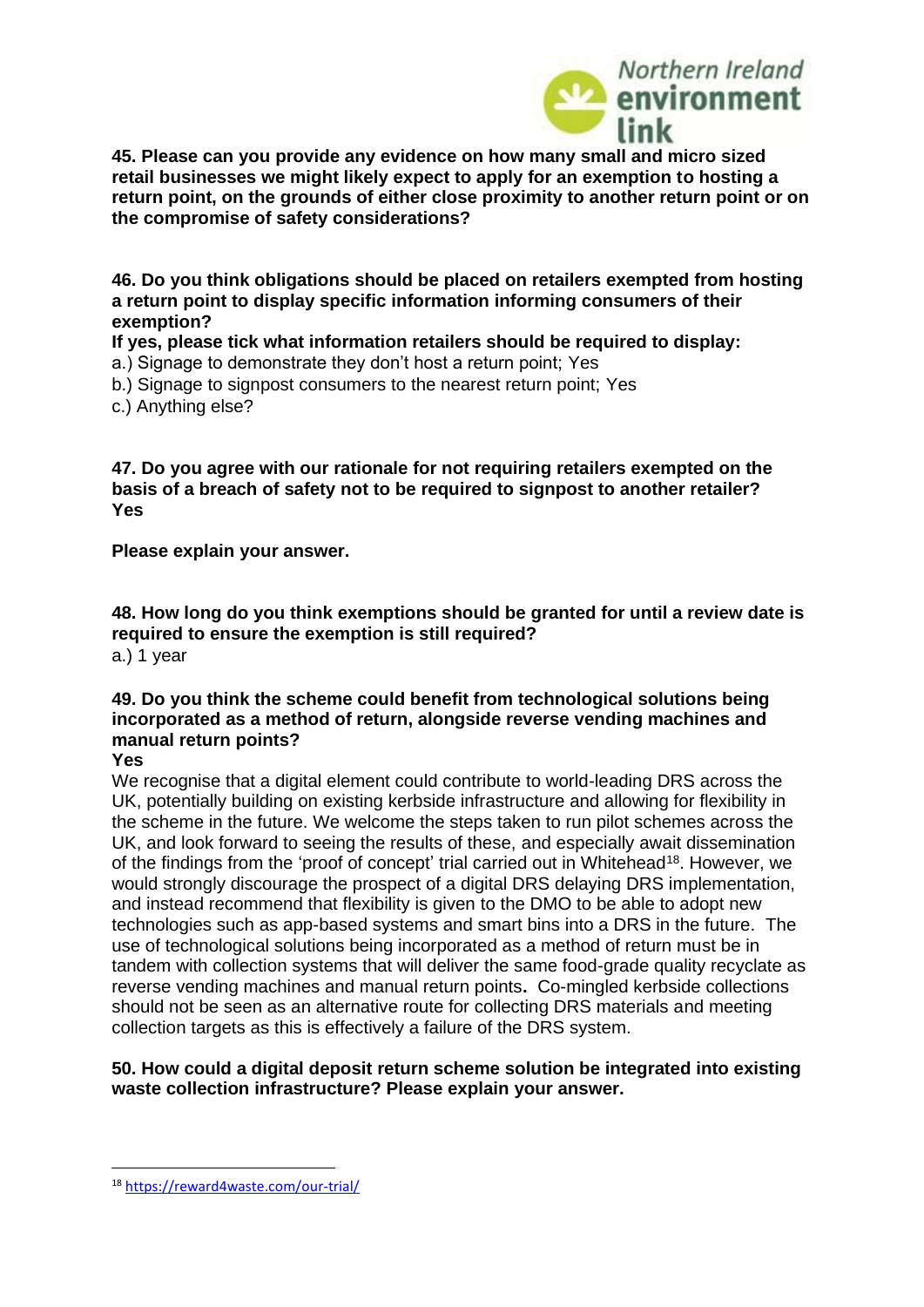

The use of technological solutions being incorporated as a method of return must be in tandem with collection systems that will deliver the same food-grade quality recyclate as reverse vending machines and manual return points**.** Co-mingled kerbside collections should not be seen as an alternative route for collecting DRS materials and meeting collection targets as this is effectively a failure of the DRS system. Further information from the aforementioned trials is required.

**51. What are the potential fraud control measures a digital deposit return scheme could bring? Please explain your answer.** 

**52. Do you think a digital deposit return scheme could ensure the same level of material quality in the returns compared to a tradition return to retail model, given containers may not be returned via a reverse vending machine or manual return point where there is likely to be a greater scrutiny on quality of the container before being accepted?** 

#### **No Please explain your answer.**

The use of technological solutions being incorporated as a method of return must be in tandem with collection systems that will deliver the same food-grade quality recyclate as reverse vending machines and manual return points**.** Co-mingled kerbside collections should not be seen as an alternative route for collecting DRS materials and meeting collection targets as this is effectively a failure of the DRS system. Further information from the aforementioned trials is required.

#### **53. If the digital deposit return scheme system can be integrated into the existing waste collection infrastructure would its implementation and running costs be lower? Please provide evidence to support your answer.**

The use of technological solutions being incorporated as a method of return must be in tandem with collection systems that will deliver the same food-grade quality recyclate as reverse vending machines and manual return points**.** Co-mingled kerbside collections should not be seen as an alternative route for collecting DRS materials and meeting collection targets as this is effectively a failure of the DRS system. Further information from the aforementioned trials is required.

Given that the majority of LA kerbside collections in NI are co-mingled, costs are likely to be significant to adapt systems to be able to ensure collected DRS materials are of the same food-grade quality as when returned via reverse vending machines and manual return points.

#### **54. Do you support the proposal to introduce a new permitted development right for reverse vending machines, to support the ease of implementation for the scheme?**

Yes

**Do you have any amendments or additional parameters you would propose are reflected in the permitted development right?**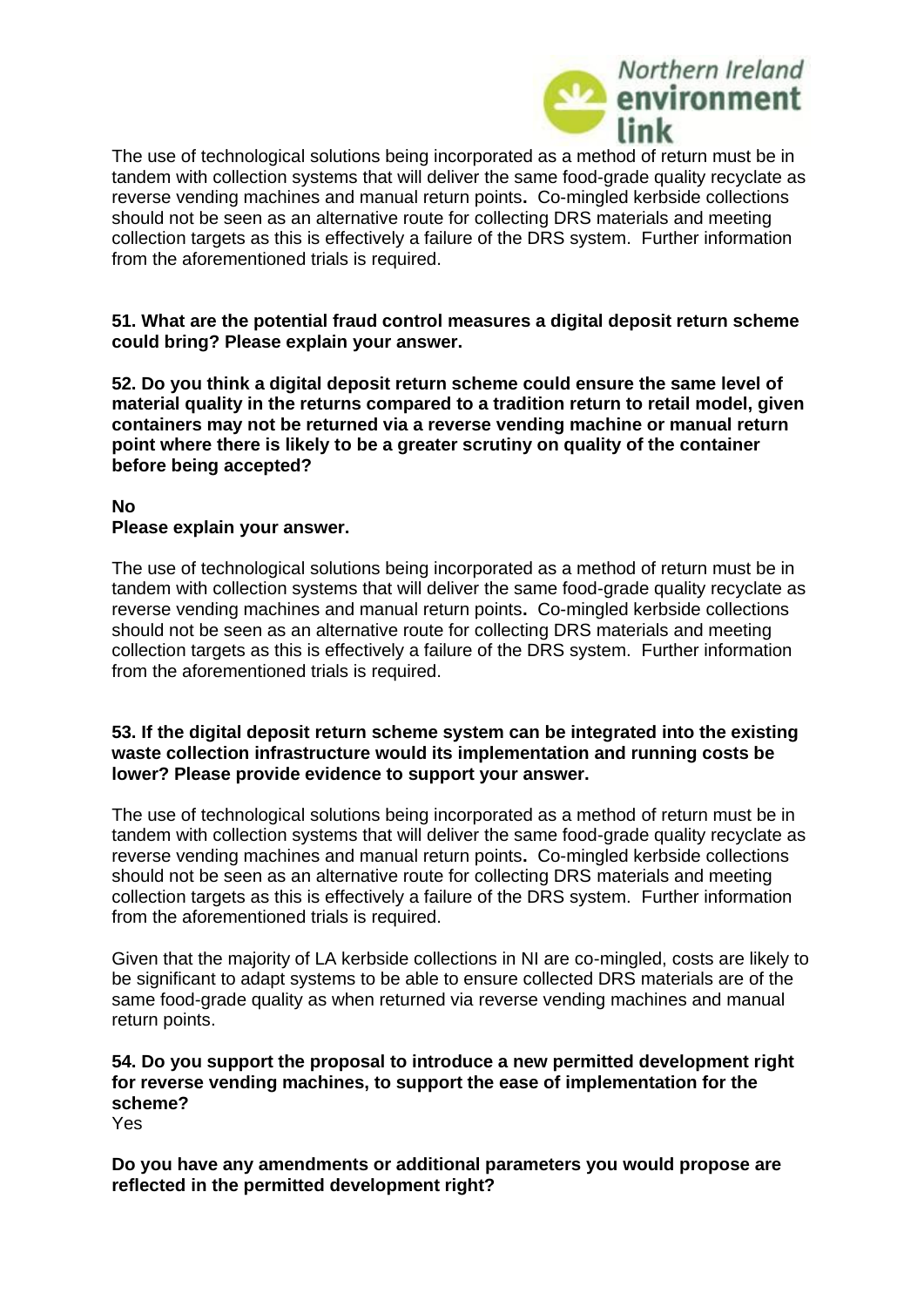

RVMs outside of retail premises should only be permitted in existing car parking or loading areas and should not be built on greenfield so as to ensure the DRS does not have negative environmental consequences.

#### **55. Do you agree that the following should be part of a mandatory label for deposit return scheme products?**

a) an identification marker that can be read by reverse vending machines and manual handling scanners. - Yes

b) a mark to identify the product as part of a deposit return scheme. - Yes

c) the deposit price. - Yes

#### **56. Are you aware of further measures that can be taken to reduce the incidence and likelihood of fraud in the system?**

Ensuring we have compatible systems across the UK nations will be essential to mitigating fraud.

#### **57. Do you agree with our proposals to introduce mandatory labelling, considering the above risk with regards to containers placed on the market in Scotland?**

Yes, in terms that the mandatory labelling requirements will facilitate the operation and success of the DRS in England, Wales and Northern Ireland. However, a successful and sustainable DRS system must be interoperable, complimentary and have compatible system(s) to protect the integrity of DRS and to ensure it delivers on its environmental objectives. A successful DRS should avoid 'soft borders' to prevent cross-border arbitrage, eliminate anti-competitive behaviour and maximise consumer engagement. This refers to interoperability with both DRS in Scotland and R.O.I.

#### **58. Do you consider the risk of incorrectly labelled products entering the markets of England, Wales or Northern Ireland via Scotland to be a significant risk? Please provide any evidence to support your answer.**

#### **59. Do you consider leaving any labelling requirements to industry to be a better option than legislating for mandatory labelling requirements? Please explain your answer.**

No. There must be mandatory labelling to ensure there is consistency. This makes the scheme easier for consumers to understand and simpler for the drinks industry. This will reduce consumer confusion which would lead to diminished engagement, a reduction in material captured for closed loop recycling and would limit the environmental benefits such as reducing emissions and stimulating a domestic circular economy.

#### **60. Are you aware of any other solutions for smaller producers who may not currently label their products? Please explain your answer.**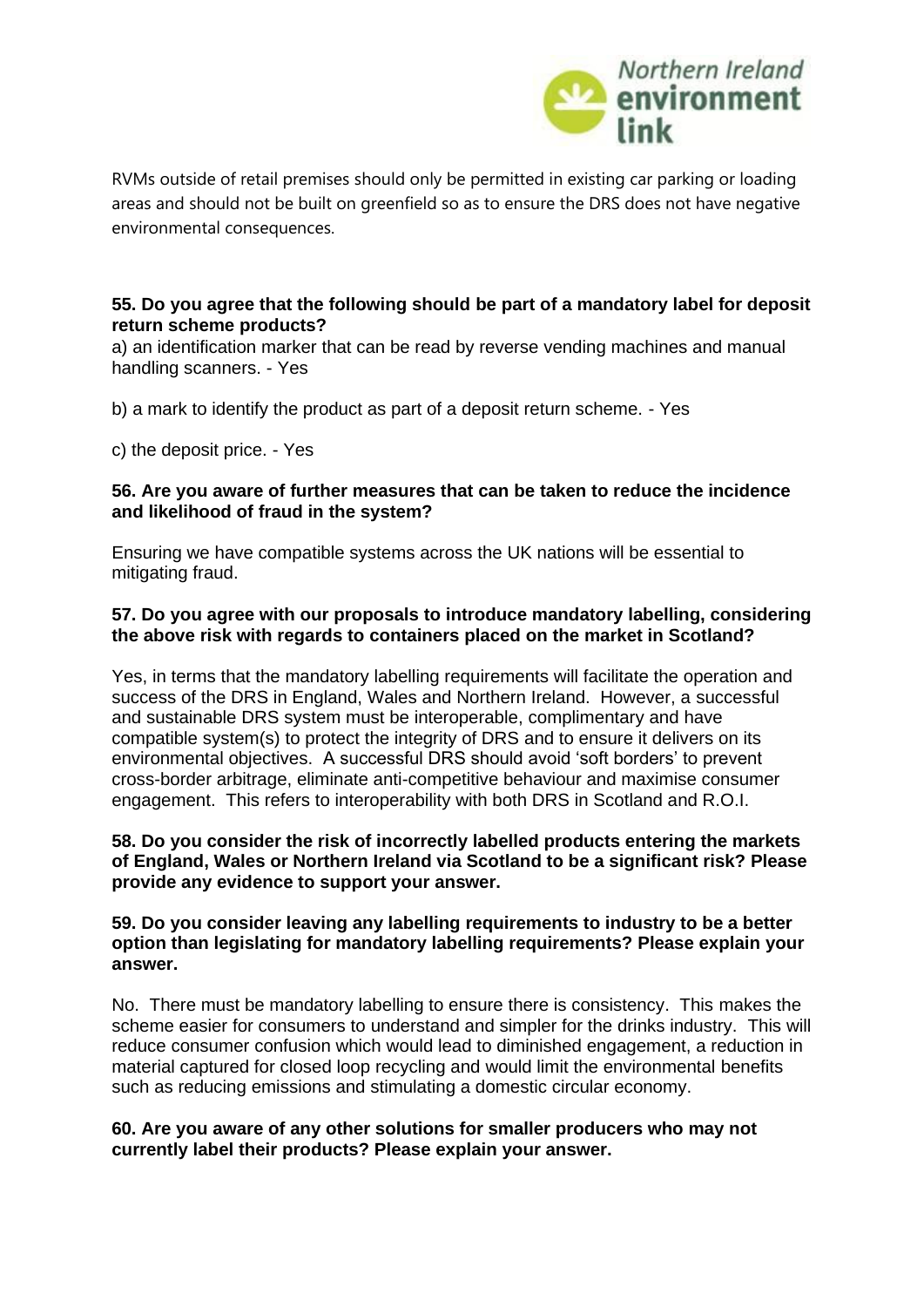

#### **61. We believe 18 months is a sufficient period of time for necessary labelling changes to be made. Do you agree?**

a.) Yes Can you provide any evidence to support your answer?

#### 62. **Will your processes change as a result of mandatory labelling?**

N/A

**63. Do you agree that our proposed approach to labelling will be able to accommodate any future changes and innovation? Yes** 

**Are you aware of any upcoming technology in the field of labelling?**

### **Chapter 7: Local authorities and local councils**

**64. Do you agree that local authorities will be able to separate deposit return scheme containers either themselves or via agreements with material recovery facilities to regain the deposit value?** 

- No Please explain your answer

Local authority collections shouldn't be seen as an alternative route for collecting deposit return scheme material and meeting collection targets as this is effectively a failure of the deposit return scheme system. Given that the majority of LA kerbside collections in NI are co-mingled, it is highly unlikely that LAs could ensure collected DRS materials are of the same food-grade quality as when returned via reverse vending machines and manual return points. This will mean a reduction in tonnes of materials recycled to the highest quality and an associated reduction in the creation of secondary jobs, as well as failure to meet the primary objectives of DRS, including reducing carbon emissions and tackling the climate emergency.

**65. Do you agree that local authorities will be able to negotiate agreements with material recovery facilities to ensure gate fees reflect the increased deposit values in waste streams or a profit sharing agreement on returned deposit return scheme containers was put in place?** 

- Yes - No Please explain your answer.

**66. In order to minimise the risk of double payments from the Deposit Management Organisation to local authorities, where should data be collected**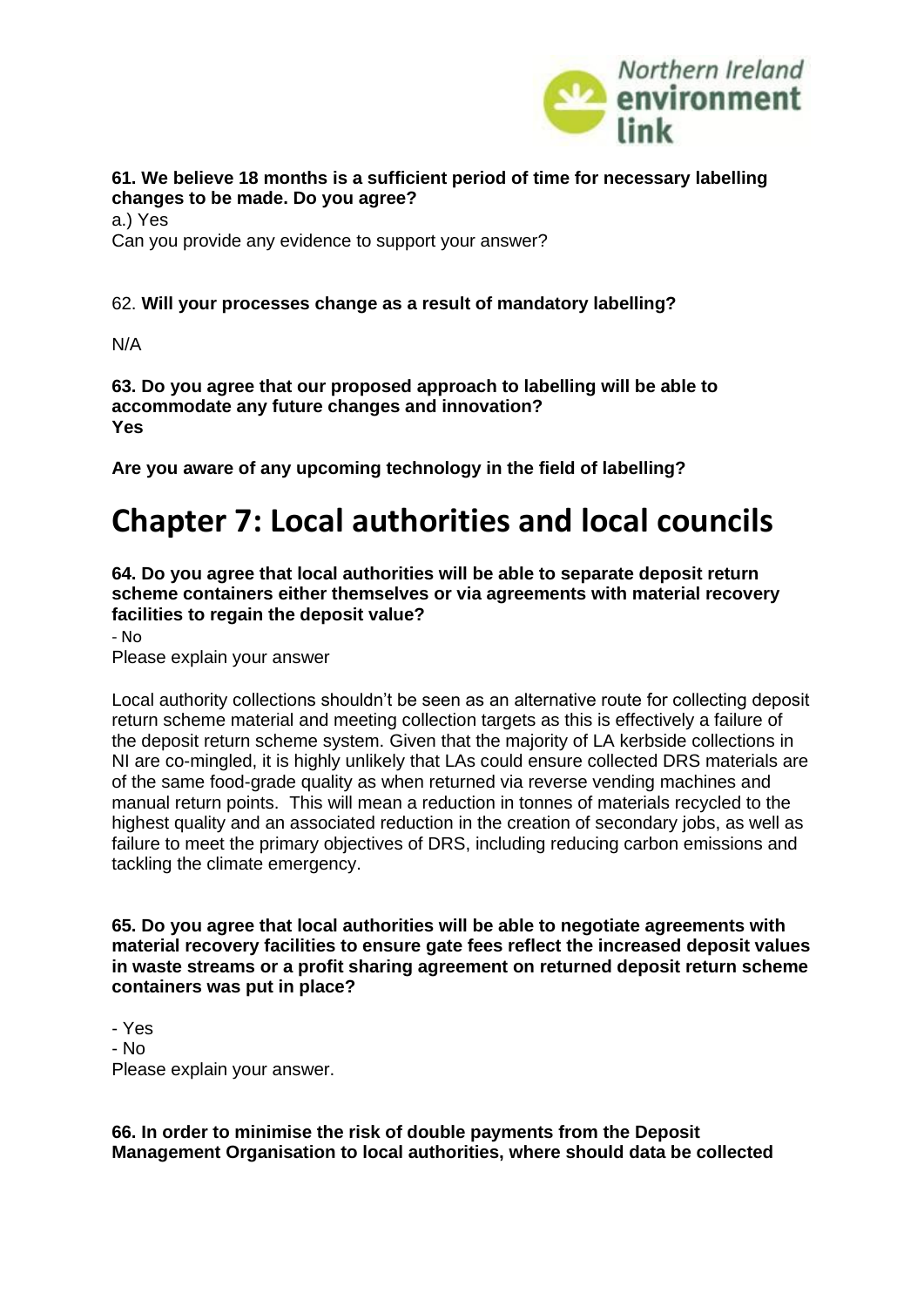

**regarding the compositional analysis to prevent the containers then being allowed to be redeemed via return points?** 

**67. How difficult do you think this option would be to administer, given the need to have robust compositional analysis in place? Please explain your answer.** 

**68. What option do you think best deals with the issue of deposit return scheme containers that continue to end up in local authority waste streams?** 

- a. Option 1
- b. Option 2
- c. Option 3

Please briefly state the reasons for your response. Where available, please share evidence to support your view.

Local authority collections shouldn't be seen as an alternative route for collecting deposit return scheme material and meeting collection targets as this is effectively a failure of the deposit return scheme system. Given that the majority of LA kerbside collections in NI are co-mingled, it is highly unlikely that LAs could ensure collected DRS materials are of the same food-grade quality as when returned via reverse vending machines and manual return points. This will mean a reduction in tonnes of materials recycled to the highest quality and an associated reduction in the creation of secondary jobs, as well as failure to meet the primary objectives of DRS, including reducing carbon emissions and tackling the climate emergency.

### **Chapter 8: Compliance monitoring and enforcement**

**69. Are there any other producer obligations you believe the Environmental Regulators should be responsible for monitoring and enforcing?** 

**70. Are local authorities (through the role Trading Standards and the Primary Authority Scheme) best placed to enforce certain retailer obligations?**  Yes

Please give any alternative suggestions.

**To what extent will local authorities be able to add monitoring and enforcement work for the deposit return scheme to existing duties they carry out with retailers?**

**71. In addition to those in the table, are there any other types of breaches not on this list that you think should be? If so, what are they? These may include offences for participants not listed e.g. reprocessors or exporters.** 

**72. Are there any vulnerable points in the system? Please explain your answer?**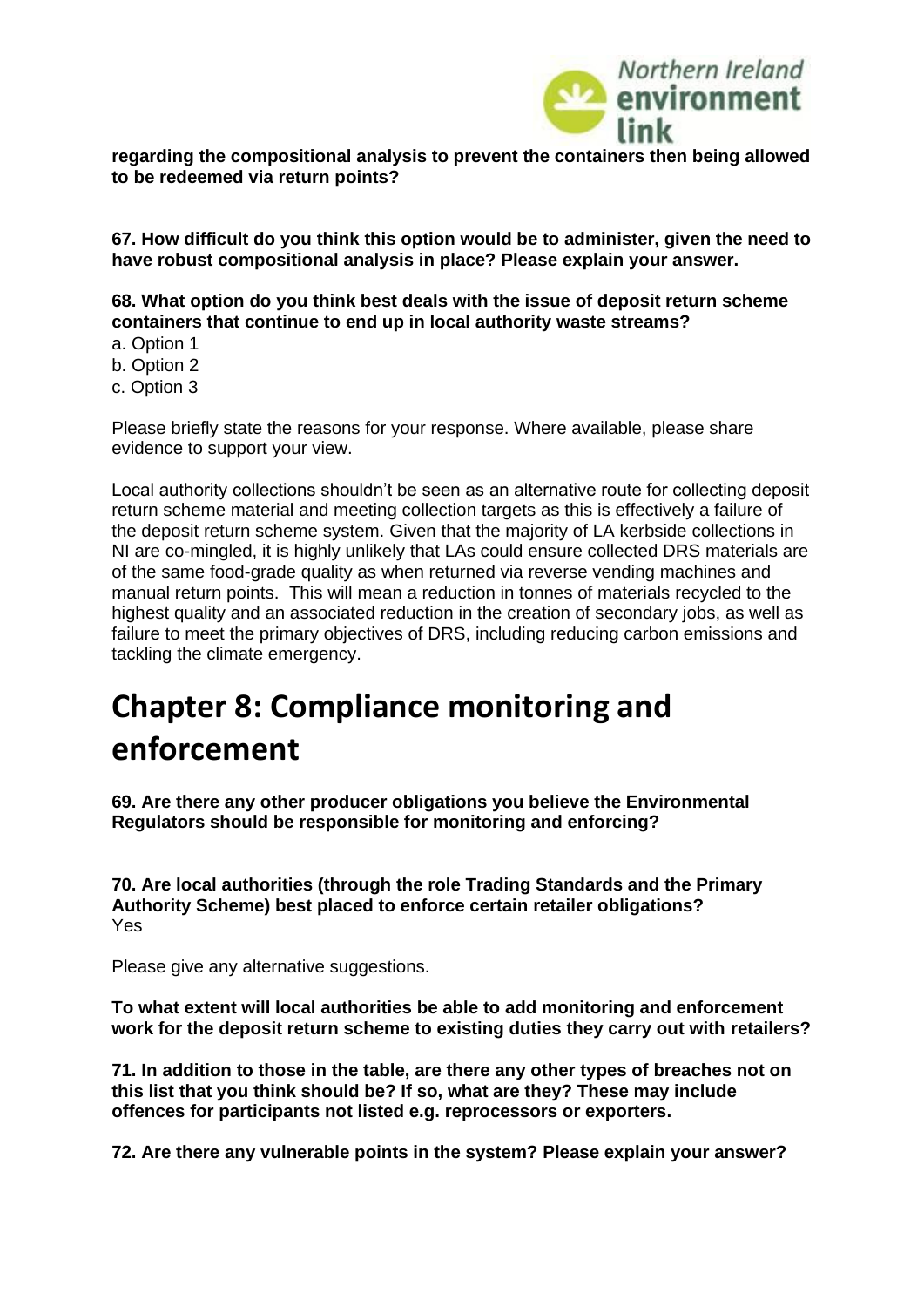

#### **73. Do you see a role for the Deposit Management Organisation to seek compliance before escalating to the Regulator?**

No. It must be clear that non-compliance will result in immediate escalation to the Regulator.

#### **74. Do you agree with the position set out regarding enforcement response options? If not, please expand your answer.**

Yes. However, at present, Northern Ireland does not have an independent Environmental Protection Agency (EPA) unlike other parts of the UK. NI has also experienced particular challenges around environmental governance and regulation. The challenges are typified by the uncovering of extensive Illegal landfilling and criminal waste disposal practices.

NI urgently requires an independent EPA to ensure effective environmental governance, and given their distinct but complementary remits, functions and enforcement powers, NI requires an independent EPA as well as the Office of Environmental Protection (OEP). In the meantime, this function falls within the remit of NIEA, which must be adequately resourced to deliver enforcement response.

### **Chapter 9: Implementation Timeline**

#### **75. Do you have any comments on the delivery timeline for the deposit return scheme? Please pose any views on implementation steps missing from the above?**

Given the context of the Covid-19 pandemic, we have seen to an even greater extent how human health is inextricably linked to environmental health<sup>19</sup>. The many benefits that the environment brings to health, wellbeing and economic prosperity must be fully recognised in all aspects of government policy and practice. We need a green and resilient recovery and welcome the progression of DRS implementation – without any further delays to scheme implementation. In Northern Ireland, there are 3.3 million items of litter on our coastline at any one time and a further 1.3 million on our streets.<sup>20</sup> With the pandemic leading to more people engaging with the outdoors<sup>21</sup>, the DRS will help protect those places by reducing litter. DRS is a key part of recovery and building back better.

**76. How long does the Deposit Management Organisation need from appointment to the scheme going live, taking into account the time required to set up the necessary infrastructure? Please provide evidence to support your answer.** 

- <sup>20</sup> <https://keepnorthernirelandbeautiful.etinu.net/keepnorthernirelandbeautiful/documents/007974.pdf>
- <sup>21</sup> [http://www.outdoorrecreationni.com/wp-content/uploads/2020/05/Engaging-with-the-Outdoors-during-COVID-19-Lockdown-in-NI-](http://www.outdoorrecreationni.com/wp-content/uploads/2020/05/Engaging-with-the-Outdoors-during-COVID-19-Lockdown-in-NI-Report.pdf)[Report.pdf](http://www.outdoorrecreationni.com/wp-content/uploads/2020/05/Engaging-with-the-Outdoors-during-COVID-19-Lockdown-in-NI-Report.pdf)

<sup>19</sup> [https://ipbes.net/sites/default/files/2020-12/IPBES%20Workshop%20on%20Biodiversity%20and%20Pandemics%20Report\\_0.pdf](https://ipbes.net/sites/default/files/2020-12/IPBES%20Workshop%20on%20Biodiversity%20and%20Pandemics%20Report_0.pdf)